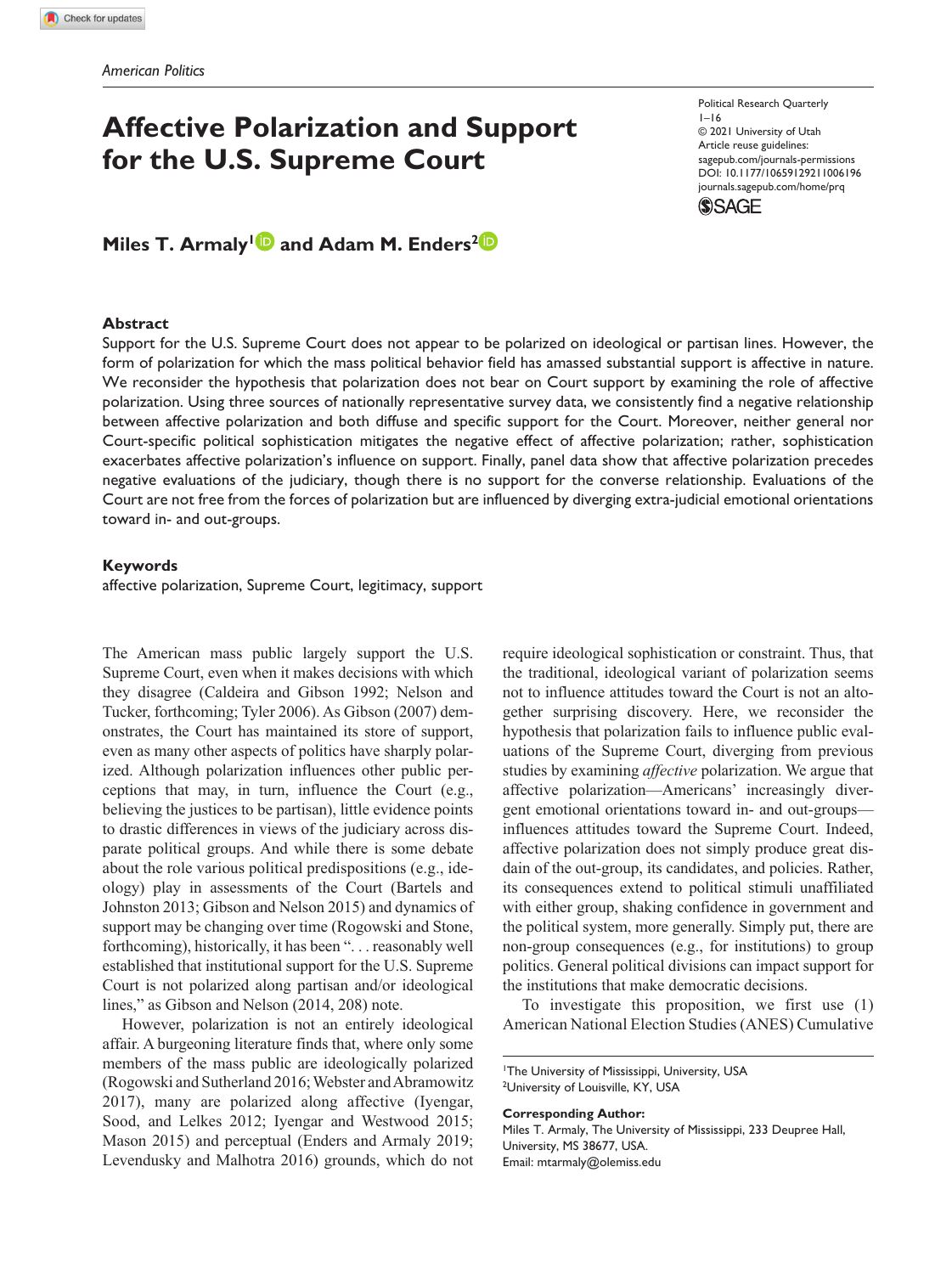File data from 1988 to 2016 and (2) the 2012 ANES time series to examine individual-level relationships between affective polarization and both diffuse support (or the unwillingness to fundamentally alter the institution) and specific support (or short-term reactions to the institution and its outputs). We find that those reporting greater levels of affective polarization feel the Court is less legitimate and express less immediate satisfaction. Then, using data from the 2000–2004 ANES panel study, we show that affective polarization in 2000 leads to decreased support for the Supreme Court in 2004, although no reciprocal effect is observed. Thus, affective polarization seems to cause, or at the very least precede, negative evaluations of the Supreme Court. Finally, we consider whether knowledge of the Court or general political sophistication condition the negative influence of affective polarization, finding that neither knowledge nor sophistication mitigates affective polarization's negative effect. The Supreme Court seems to be impacted by mass-level polarization.

These findings are important for several reasons. First, integrating affective polarization into studies of the judiciary is necessary to determine how the Court will fare in a highly polarized environment. Although there is uncertainty regarding mass ideological polarization (e.g., Abramowitz and Saunders 2008; Fiorina and Abrams 2008), the masses *are* polarized (Enders and Armaly 2019; Iyengar, Sood, and Lelkes 2012). Should mass polarization influence support for the Court—as we find it does—researchers should consider the appropriate forms of polarization. Relatedly, whether ideological disagreement matters when it comes to public evaluations of the Court remains unresolved (Bartels and Johnston 2013; Gibson and Nelson 2015). Contention about this finding makes sense given the long-standing "ideological innocence" of the American mass public (Kinder and Kalmoe 2017), let alone low levels of knowledge about the Court (Gibson and Caldeira 2009b). Affective polarization, however, does not rely solely on ideological concerns,<sup>1</sup> but group-centric, emotional ones—the types of orientations that even non-ideologues possess. It may, therefore, provide a more justifiable link between mass political orientations and Court support.

The final—and most normatively significant—implication of our findings is that, although the Court is generally seen as protected from political or hyperpartisan strife (Gibson 2007), the wide and growing gulfs in American politics may impact attitudes toward the judiciary absent any behavior on the part of the justices themselves. When the Court's reservoir of goodwill ebbs, compliance with Court decisions may decrease (Gibson and Caldeira 1995; Murphy and Tanenhaus 1968), and Congress may be less willing to provide resources and independence to the judiciary (Ura and Wohlfarth 2010).

In addition, if, as Baird (2001) suggests, repeated disappointment with the institution ultimately leads to decreased diffuse support, the relationship between affective polarization and specific support has long-run consequences for institutional legitimacy. Even though latent public support for the Court is generally a function of the Court's own traditions, rulings, and behaviors (Gibson, Lodge, and Woodson 2014; Hoekstra 2003), we show that levels of support are also a function of existing divisions among the mass public that are not created by, but reflect upon, the judiciary. If these divisions continue to grow, support for the institution—and, subsequently, compliance and independence—can decrease, even though the Court's rulings may not be controversial, its procedures are perceived to be fair, and the traditionally support-inducing judicial symbols are still prominent.

# **Mass Polarization and Perceptions of the Court**

By and large, the U.S. Supreme Court enjoys public support, at least when compared with other political institutions. According to Gibson (2007), this support "has little to do with ideology or partisanship." This is, perhaps, surprising given the existing and growing divisions in the upper echelons of American politics (McCarty, Poole, and Rosenthal 2006) and the way that elite polarization translates to the mass public (Levendusky 2010). This is not to say, however, that the Supreme Court is entirely free from the consequences of increasing political polarization. As Hasen (2019) notes, there are several ways that ideologically driven elite polarization can influence public attitudes toward the judiciary. For instance, nominations and confirmations are motivated by the desire to appoint more extreme judges (see Devins and Baum 2017; Epstein et al. 2006). In addition, decisions on salient cases frequently reflect the left–right split that typifies other branches of government (Bartels 2015; Devins and Baum 2017). While this elite polarization may ultimately filter down to influence the average citizen (Hasen 2019), the masses' evaluations of the Court seem relatively unfazed by such polarization among elites (Gibson 2007).

Even though elite ideological polarization may (indirectly) impact views of the judiciary, the masses are not, themselves, particularly polarized on policy grounds. The form of mass polarization for which there is broad consensus is affective in nature. Thus, it is perhaps sensible to find little relationship between ideological polarization and public support for the judiciary. Mass polarization is rooted in identity-based emotional responses to group stimuli, as opposed to overarching, left–right orientations (Iyengar, Sood, and Lelkes 2012). Although members of the mass public from across the political spectrum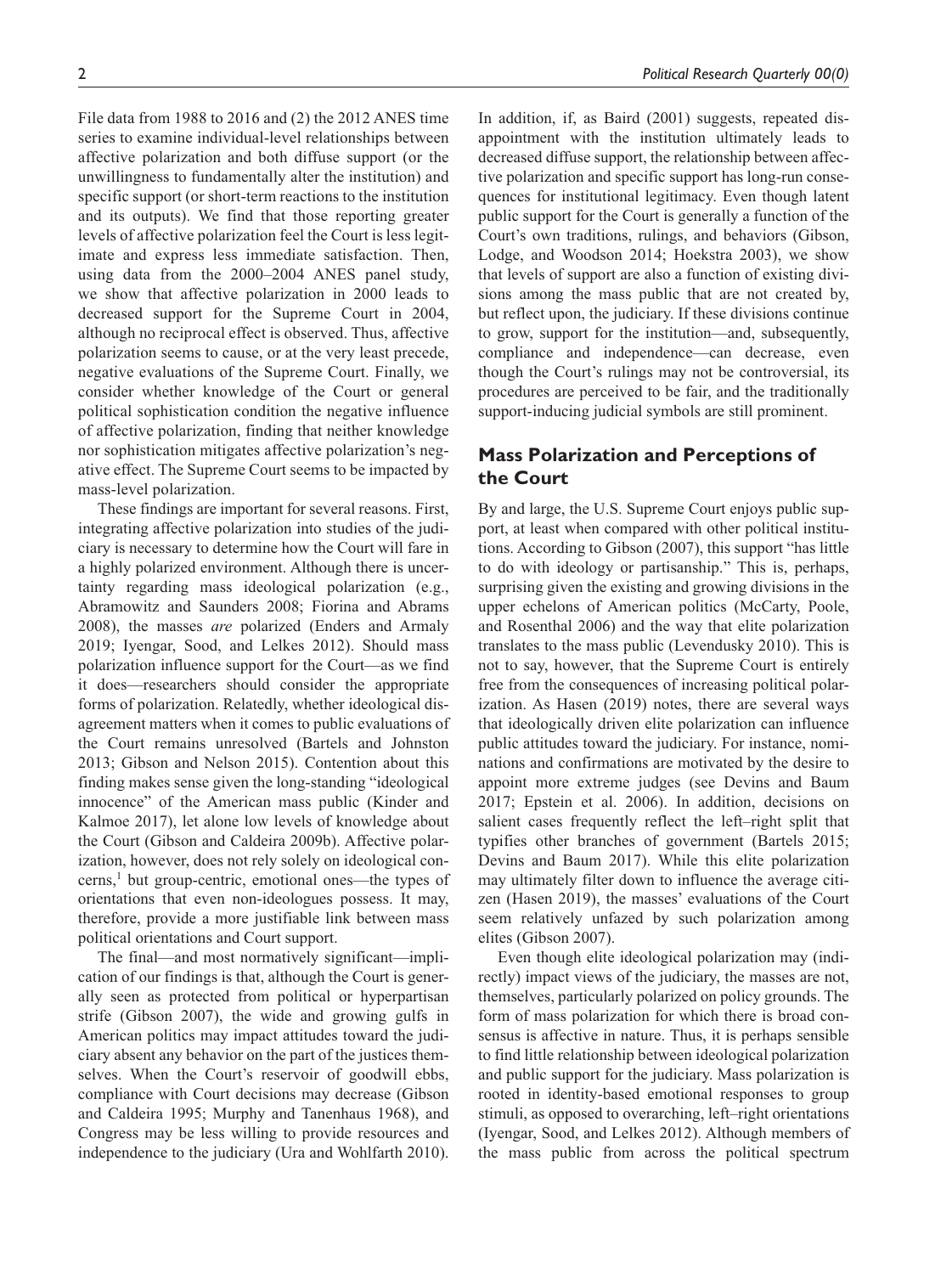occasionally converge on issue attitudes, there are large differences across partisan and ideological lines on affective evaluations of the parties, major party stimuli, and ideological groups. These differential evaluations influence a host of attitudes and orientations, both political and otherwise (Iyengar et al. 2019).

We deviate from previous research relating polarization to the judiciary by focusing specifically on affective polarization. When it comes to making judgments about the Supreme Court, the average individual is unlikely to rely on a coherent and constrained ideological perspective about politics or the Court (Hetherington and Smith 2007). Instead, they must rely on some other orientation or view. A great deal of literature considers what this psychological orientation might be. A positive predisposition toward the institution (Gibson and Caldeira 2009a), beliefs about fair procedures (Baird 2001), and democratic values (Gibson and Nelson 2015) have all received considerable attention.

Here, we contend that differential affective reactions toward political groups may be an overlooked, albeit impactful, psychological orientation one employs when evaluating the judiciary. We argue that affective polarization influences evaluations of the judiciary for two main reasons. First, recent experimental work has demonstrated that the group attachments at the heart of affective polarization underlie public evaluations of the judiciary. In this vein, affective attachments may "loosen the grip" the bias toward positivity has on perceptions of the Court. More importantly, affective reactions to groups have been directly linked to decreases in diffuse support in the context of specific issues/decisions (Zilis 2018). Second, affective polarization, beyond merely a group assessment, has consequences for people's broader orientations toward government and the political system. This orientation, then, may color perceptions of institutions, including the Supreme Court.

# **Affective Attachments, Polarization, and Court Support**

We suspect that affective polarization influences evaluations of the judiciary because there is evidence that certain group attachments—the very underpinnings of affective polarization—impact views of the Court. There is a wealth of experimental evidence that reveals that affective attachments—to a party, or a party's candidate for office—shape how people think about the Court (e.g., Armaly 2018, 2020; Clark and Kastellec 2015; Nicholson and Hansford 2014). Beyond elite cues, Zilis (2018) highlights that group attachments *themselves* underlie evaluations of the judiciary. Zilis (2018, 273) writes, "As social group attachments consist of potent feelings that influence a range of political attitudes, citizens can draw

on them to make sense of judicial decision making. Doing so allows citizens to formulate their attitudes toward the judiciary itself." Using evaluations of specific groups such as LGBT+, immigrants, and black Americans, Zilis shows that negative views toward these groups are associated with a decrease in legitimacy when the Court is perceived to uphold the disliked group's rights. Thus, there exists specific precedent for affective group reactions influencing legitimacy (also see Rogowski and Stone, forthcoming).

We further develop and extend this logic in two ways. First, we broaden the conceptualization of which groups may serve as considerations in summary evaluations of the Court beyond specific minority/underrepresented groups. General feelings toward many political groups should be sufficient to inform judgments of the Court. Second, we move beyond the specific issue/case context, and consider evaluations of the judiciary more broadly. However, in so doing, we must consider how affective polarization translates to weakened support for the judiciary without the clear mechanism of the Court supporting a disliked group's rights claim.

Our central argument is that divergent emotional reactions to political in- and out-groups influence many "downstream" political evaluations, including of the Supreme Court. Individuals who view the political world through the lens of contention should be more likely to evaluate other political stimuli through the same lens; emotional (dis)attachments to salient political groups form a core "perceptual screen" through which all information is filtered (Campbell et al. 1960). Moreover, considering general orientations toward the political world—like affective polarization—when evaluating the judiciary is sensible, as other heuristics and evaluative criteria are not always readily available. Individuals have a difficult time assessing the Court in ideological terms (Bartels and Johnston 2013) and are often unaware of its decisions (Gibson, Pereira, and Ziegler 2017). Cues from media are often inaccurate (Slotnick 1991) and coverage of the Court is more sparse than other institutions (Collins and Cooper 2012). In the absence of specific reasons to re-evaluate the Court—like a salient decision (Christenson and Glick 2015), a decision about a disliked group (Zilis 2018), or elite cues (Armaly 2018)—individuals evaluating the judiciary must fall back on some preexisting assessment. While positivity bias typically dominates these evaluations (Gibson and Caldeira 2009a), the experimental work referenced above—and Zilis (2018), in particular—highlights that group attachments play a role in spite of positivity bias. Moreover, negative sentiment often outweighs positive (Christenson and Glick 2019), and recent evidence suggests that attachments to non-judicial stimuli can trump attachment to the judiciary (Armaly, forthcoming).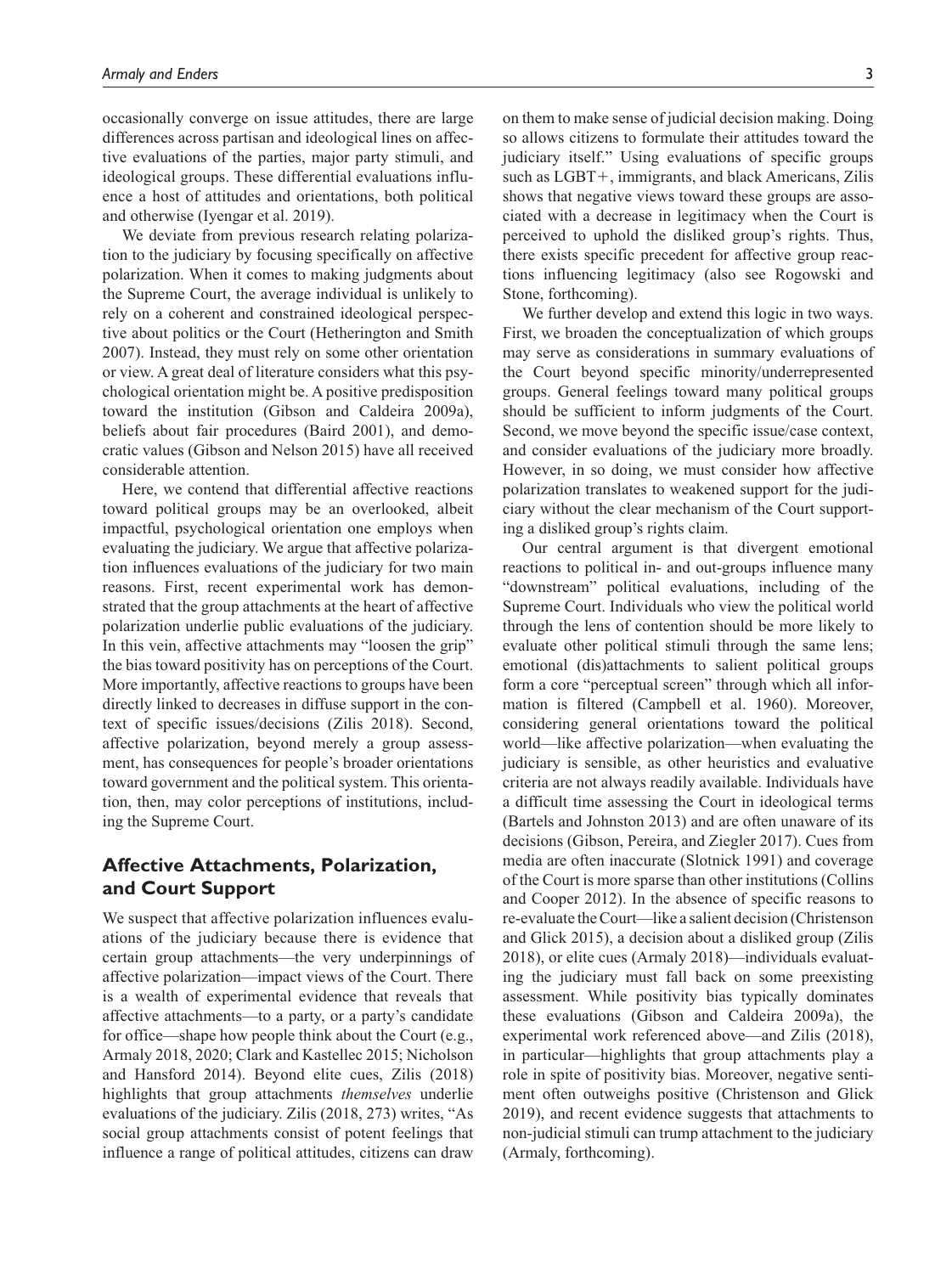In addition, the microfoundations of Supreme Court support depend on one's view of the Court as sincere and apolitical (Hitt and Searles 2018). Viewing the Court as engaging in self-serving, unprincipled behavior yields decreased support (Baird and Gangl 2006; Gibson and Caldeira 2011). In the absence of any specific cue as to the motivations for the Court's behavior, one is likely to fall back on an existing view of the political world. Thus, viewing politics as particularly contentious or as lacking principle—as one high in affective polarization does could color one's evaluation of the judicial branch.

There is plenty of support for the notion that the visceral, occasionally caustic, sentiments at the heart of affective polarization seep into all areas of politics, guiding one's general orientation toward government and politics. That is, identity-based strife is the predominant lens through which one approaches the entirety of the political world (e.g., West and Iyengar 2020). Most importantly for our purposes, Zilis (2018) shows that this is true for the judiciary. However, the role of affective reactions extends to all manner of stimuli. Take, for instance, an individual who likes the Republican Party a great deal and dislikes the Democratic Party a great deal, relative to an individual who is only slightly partial to the Republican Party. The way these individuals view, and carry themselves in, the political world is distinct as a result of those feelings. The former individual is less trusting of government than the latter (Hetherington and Rudolph 2015; Webster 2018). The more polarized individual feels less political efficacy and is more likely to turn out to vote (Enders and Armaly 2019). Similarly, she views members of the other side as mean, hypocritical, and selfish at greater rates than the less polarized individual (Iyengar, Sood, and Lelkes 2012) and perceives their motivations as nefarious (Munro, Weih, and Tsai 2010). She is even more likely than her less polarized counterpart to find members of the opposite party unattractive (Nicholson et al. 2016).

Taken together, these studies show that polarization (and the emotions that underlie it) can both exhibit an average negative effect on broad postures toward political institutions and pull relatively non-partisan institutions into the partisan political fray. Likewise, one's orientations with respect to other political stimuli influence general views of the politics that govern his or her life. Institutions, specifically, are not free from these consequences of polarization. For example, Jones (2015) shows that trust in Congress decreases because of polarization. We argue that the same phenomenon impacts views of the Supreme Court.

Thus, even though the Supreme Court historically enjoys public support, previous work on polarization, negative affective evaluations of political stimuli, and relative political perceptions indicates that the public's ire

need not be targeted at a particular institution to impact attitudes regarding it. Individuals who are affectively polarized—even those who infrequently think about the judiciary—may still support the Court less than those who are less polarized. Below, we test these propositions using multiple sources of data, extending analyses to two types of support for the judiciary: specific and diffuse.

## **Diffuse and Specific Support**

We consider two forms of support for the Supreme Court. Diffuse support, or legitimacy, is one's preference regarding institutional arrangements and a (lack of) willingness to make lasting structural changes to an institution. Specific support measures short-term satisfaction with an institution and reflects immediate reactions to the institution. We suspect that affective polarization will negatively influence specific support because certain elements of support for the Court are influenced by the very attachments that underlie affective polarization. Just as group attachment promotes affective polarization (Mason 2018), group attachment conditions support for the Court (e.g., Zilis 2018). Those who have strong reactions to everyday political stimuli, specifically relative to groups, may simply be ornery with respect to all political stimuli—including institutions. As the literature detailed above finds, the Court is not free from dislike rooted in affect. We hypothesize that those high in affective polarization will express less specific support for the Supreme Court.

We also expect affective polarization to influence diffuse support for the Court for similar reasons: because it impacts a great number of political attitudes, orientations, and behaviors, such as participation, efficacy, trust in government, and evaluations of the major components of American politics. Although positivity bias is a powerful source of support maintenance for the Court (Gibson and Caldeira 2009a), recent work has demonstrated that affective evaluations of various groups and group leaders influence legitimacy attitudes (Armaly 2020; Zilis 2018). And, as affective polarization has risen, so too has the frequency of events that politicize the Supreme Court. For instance, recent presidents have been more forward in their criticisms of the Court (Jaffe 2015), and nomination hearings are more contentious (Farganis and Wedeking 2014). The media now treats the Court more like the other branches (Solberg and Waltenburg 2014). These instances may result in a mass public better able to connect the typically non-partisan judiciary with their group sentiments, thereby facilitating affective polarization's influence on Court support.

Such connections may be somewhat obvious when it comes to specific support, but, again, recent evidence suggests individuals are increasingly considering attachments when assessing diffuse support (Zilis 2018). And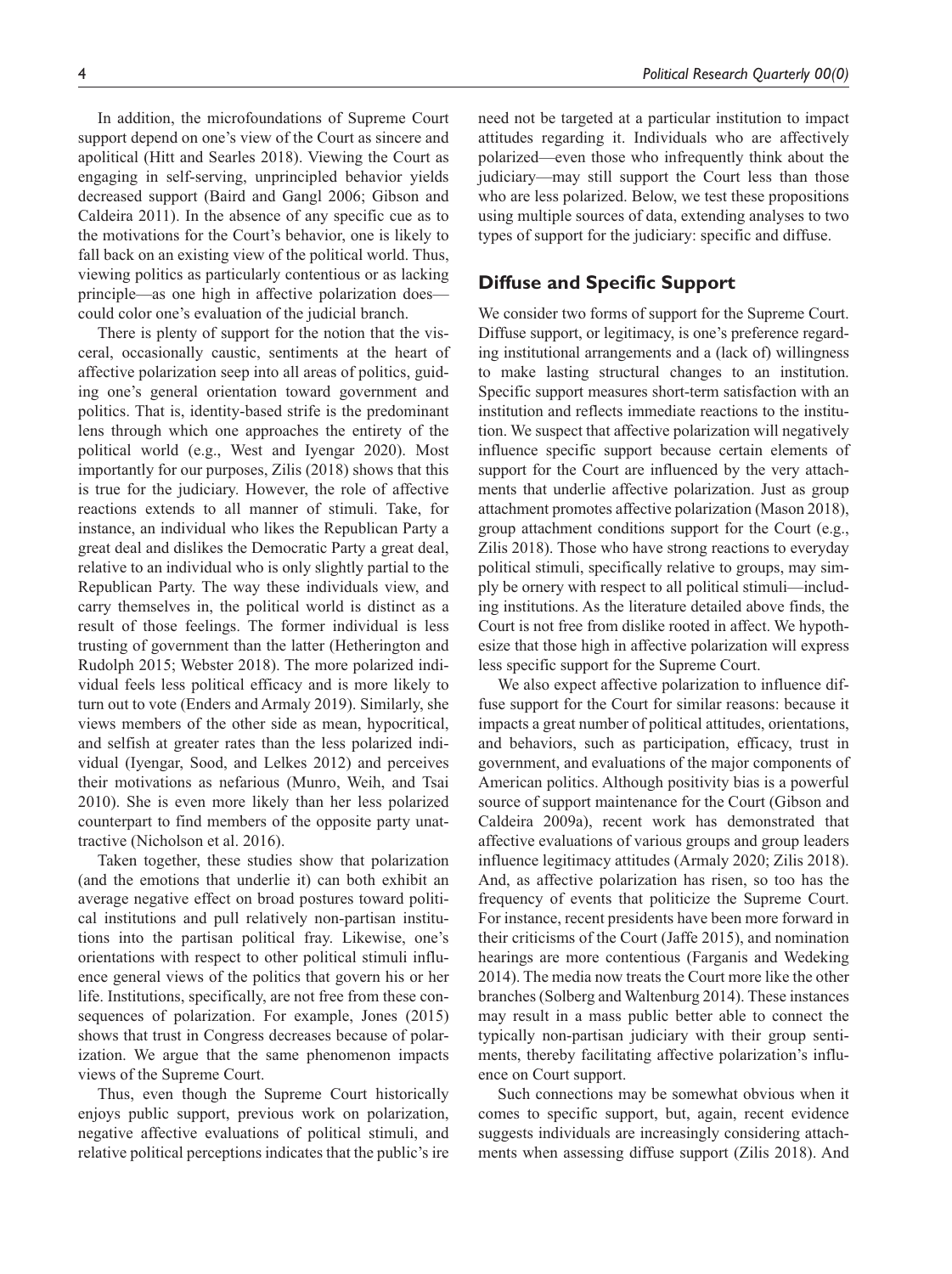while certain features of the Court—like a salient term may allow individuals to connect these elements more easily, we suspect that the more lasting changes to the political environment and coverage of the Court detailed above allow for this connection even in the absence of Court behavior.

We have little reason to suspect the Court is completely spared the effects of deep-seated negative emotional orientations toward major objects of the political world (i.e., affective polarization). Indeed, both positivity bias and attachment-motivated evaluations of various stimuli are automatic processes that precede active cognition (see Gibson, Lodge, and Woodson 2014; Lodge and Taber 2005, respectively). Moreover, we suspect that identity-based, affective responses—the foundation of public opinion and political behavior among a nonideological mass public—have the power to counter the positivity-biased ones (i.e., Court support). Thus, we hypothesize that those high in affective polarization will be less diffusely supportive of the Supreme Court.

Given that diffuse and specific support are conceptually and empirically distinct constructs, one may question why we hypothesize that affective polarization will influence both types of support in a similar fashion (i.e., that high affective polarization should relate to low support). First and foremost, our theory holds that the visceral sentiments at the heart of affective polarization guide orientations toward government and politics. That is, general affective reactions influence all manner of political stimuli. There is little reason to believe individuals are discerning in which objects are perceived through the lens of emotional political reactions. Second, our hypotheses are consistent with the notion that continued disappointment with an institution (i.e., low specific support) can ultimately harm diffuse support (Baird 2001). Thus, while immediate dissatisfaction only harms diffuse support in the short term (Durr, Martin, and Wolbrecht 2000), continued specific support (or lack thereof) can still factor into one's overall assessment of diffuse support (Gibson, Caldeira, and Baird 1998). Thus, we imagine that affective polarization has the same influence, directionally speaking, on both types of support.

## **Data and Measurement**

We use three datasets to test our expectation about the negative relationship between affective polarization and Court support. The ANES Cumulative File from 1988 to 2016 contains measures of all necessary variables except diffuse support.<sup>2</sup> The 2012 ANES contains measures of both diffuse and specific support, as well as necessary controls. The 2012 data also allow us to make direct comparisons of the impact of affective polarization on the two types of support. These datasets are used to

examine cross-sectional (i.e., correlational) relationships between affective polarization and support for the Court in the first set of analyses below, as well as the impact of affective polarization on Court support conditional on Court-specific knowledge and general political sophistication in the third set of analyses below. The 2000– 2002–2004 ANES panel is employed in the second set of analyses below to examine the potential causal ordering of affective polarization and specific support (as the panel dataset does not contain an appropriate measure of diffuse support). $3$ 

## *Measurement*

*Affective polarization.* Feeling thermometers are the most common way to measure affect toward various political stimuli and are at the center of most operationalizations of affective polarization (Iyengar et al. 2019). To measure affective polarization, we compute the average absolute difference between feeling thermometer scores of the major parties (Democrat and Republican), ideological groups (liberals and conservatives), and candidates for office (Democratic and Republican candidates). Then, we take the average of these values, which results in a single measure of affective polarization for each individual.4 This is our key independent variable.<sup>5</sup>

*Specific support.* To measure specific support, our first dependent variable, we use respondents' rating of the Supreme Court on a feeling thermometer. Those who are affectively positive toward, or simply "like," the institution are likely satisfied with its current performance. Respondents tend to be specifically supportive, but not overly so; the average specific support score from 1988 to 2016 is 64.70 on the 0 to 100 feeling thermometer scale.

*Diffuse support.* Gibson, Caldeira, and Spence (2003a) develop a battery of items that tap diffuse support—our second dependent variable—for the Supreme Court, such that those who score highly support an independent, autonomous institution, and those with low scores are willing to make fundamental alterations. Two of these items appear on the 2012 ANES. Specifically, the items ask, "If the U.S. Supreme Court started making a lot of decisions that most people disagree with, would you favor, oppose, or neither favor nor oppose doing away with the Supreme Court altogether?" and "Do you favor, oppose, or neither favor nor oppose removing judges from the U.S. Supreme Court if those judges consistently make decisions that a majority of Americans oppose?" Follow-up branching questions assessing the extremity of these beliefs are combined to produce a seven-point, strongly support–strongly oppose scale for each item. To measure diffuse support, we take the average response to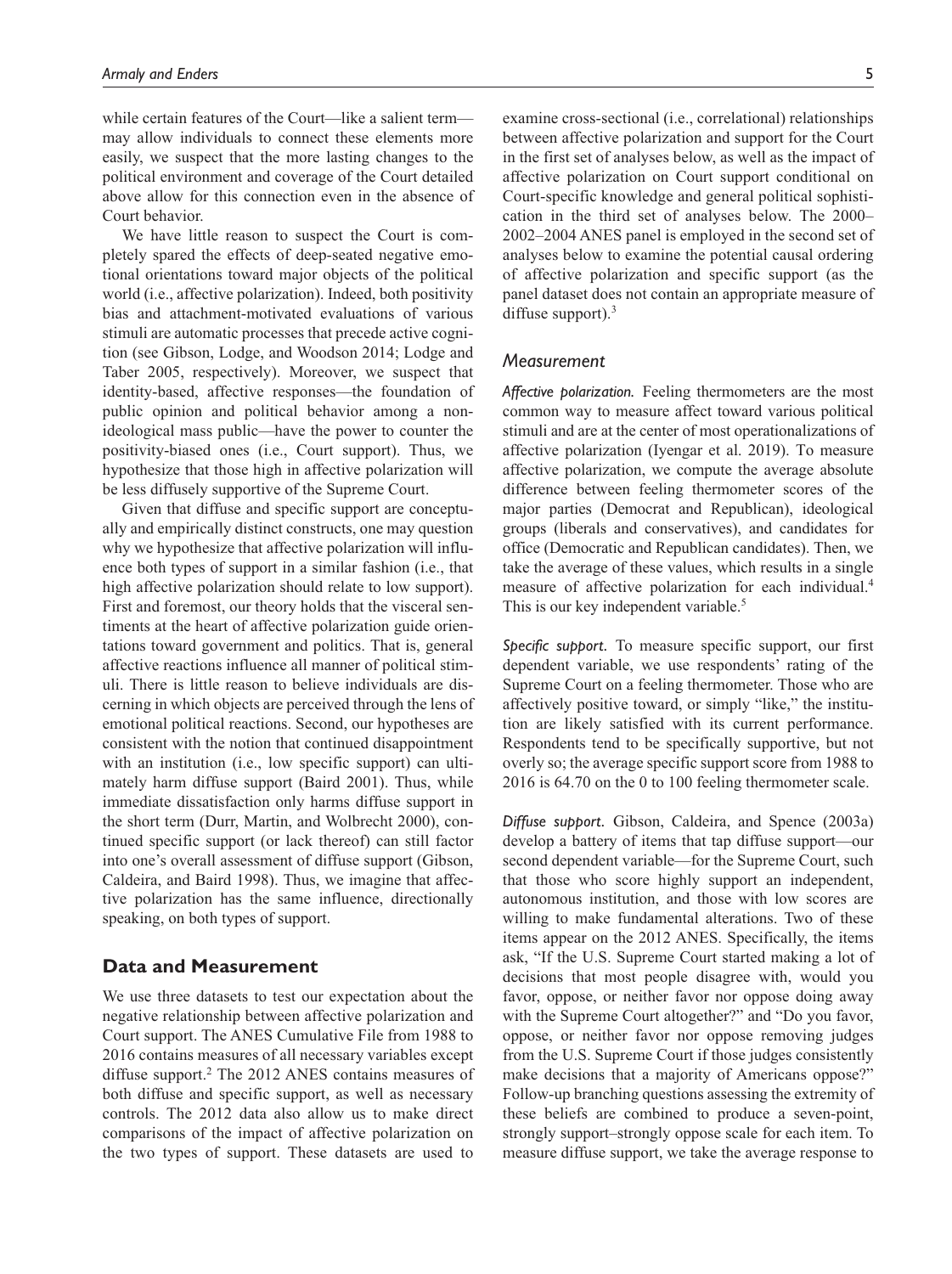*Democratic values.* On the advice of Gibson and Nelson (2015) and Gibson and Caldeira (2009b), we account for several confounders that are worthy of attention: (1) democratic values, (2) knowledge of the Court, and (3) general political sophistication. Although the ANES does not include items that might capture attitudes about the rule of law, specifically, it does include a battery of questions designed to elicit attitudes about egalitarianism, which is central to the Supreme Court vis-à-vis perceptions of justice and equality. Specifically, we use items that ask about whether everyone in society deserves equal opportunity, should be treated fairly, and so on. We believe including egalitarianism, at the very least, accounts for some of the variance that is unique to the democratic values that play a dominant role in evaluations of the Supreme Court. Although we are limited by both data availability and construct availability in the data we have, we take steps to account for this important factor.

supportive of the Court, but not overly so; the average

legitimacy score is 0.54 on a 0 to 1 scale.

*Political sophistication.* Political sophistication is measured as a scale of interest in campaign activity, ANES interviewer ratings of respondent level of information, and political participation. This combination captures many of the distinct domains of sophistication, both behavioral and psychological (see Luskin 1987).

*Knowledge of the Court.* We account for Court-specific knowledge using a survey item that records whether a respondent was able to identify the job held by the Chief Justice (who was named by the interviewer).<sup>7</sup> By considering two forms of sophistication—Court-specific or general—we can determine which plays a role in both diffuse and specific support.

*Ideological disagreement.* Finally, we note that ideological disagreement may play a role in evaluations of legitimacy. However, due to data limitations, we are unable to measure ideological disagreement as either Bartels and Johnston (2013) or Nelson and Gibson (2020) recommend. We can approximate this variable using differential emotional reactions to the Court and one's ideological group, but note that this is an imperfect test of the ideological disagreement hypothesis. Still, it would be perplexing if individuals perceived themselves to be ideologically distant from the Court, but rated it similarly, in affective terms, to their preferred ideological group. And, considering affective reactions should account for any measurement error present in subtraction-based measures that ask respondents to place themselves and the Court together in ideological space (see Nelson and Gibson 2020)—which is a difficult task for the non-ideological masses—this variable should provide a useful estimate of the notion at the heart of ideological disagreement measures. We account for this variable in a separate model, though only interpret the results cautiously given our different operationalization of the concept.

*Other controls.* We also consider a number of control variables, such as partisan and ideological identification, the strength of those identifications, education, and elite polarization. In the 2012 ANES time series, two forms of efficacy were recorded. Rather than split the sample, we omit efficacy in models using the 2012 ANES, but report models including efficacy in the Supplemental Appendix. Also see the Supplemental Appendix for more information on all control variables.

## **Empirical Results**

### *Analysis 1: Cross-Sectional Relationships*

We begin our investigation by examining cross-sectional relationships between affective polarization and both diffuse and specific support using the ANES Cumulative File and the 2012 ANES. Table 1 displays ordinary least squares (OLS) coefficients for affective polarization and other variables of theoretical interest for four models, from left to right: 1988–2016 specific support, 2012 specific support (for the purposes of direct comparison to diffuse support in calculating predictions), 2012 diffuse support, and 2012 diffuse support including our measurement of Court–ideological disagreement. All variables have been rescaled 0–1, so the magnitude of coefficients can be compared.

The coefficient for affective polarization is negative and statistically significant across all models. As expected, those who have more visceral reactions to political stimuli believe the Supreme Court is less worthy of legitimacy and autonomy than those who are not so affectively polarized. Affective polarization influences the Supreme Court's diffuse support even when accounting for legitimacy-specific factors. Likewise, affective polarization is negatively related to specific support, whereby affectively polarized individuals are less immediately satisfied with the Supreme Court.

To compare the influence of affective polarization on the two types of support directly, we calculate predicted support across the range of affective polarization for both diffuse and specific support using the 2012 data<sup>8</sup>—the year for which both dependent variables are available. This way, we are making an apples-to-apples comparison using a single cross-section of the ANES data. These effects are displayed in Figure 1, where solid lines are predicted support and dashed lines are 95 percent confidence intervals around those estimates.<sup>9</sup> A figure demonstrating predicted specific support across affective polarization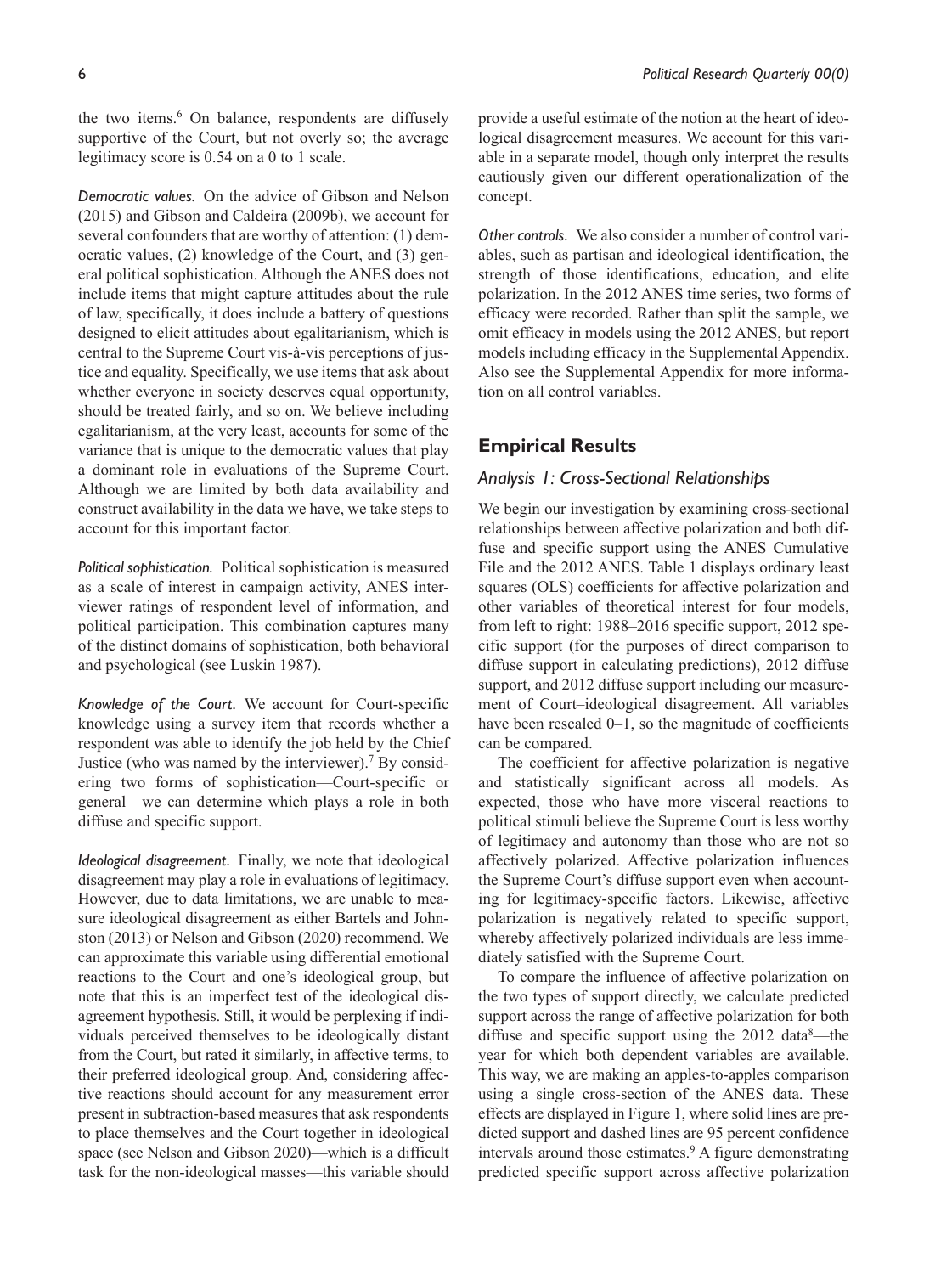|  | Table 1. OLS Regressions of Specific Support and Diffuse Support on Affective Polarization, Using Both ANES Cumulative File |  |  |  |
|--|-----------------------------------------------------------------------------------------------------------------------------|--|--|--|
|  | from 1988 to 2016 and 2012 ANES Time Series.                                                                                |  |  |  |

|                                | Specific, 1988-2016 | Specific, 2012 | Diffuse, 2012 | Diffuse, 2012 |
|--------------------------------|---------------------|----------------|---------------|---------------|
| Affective polarization         | $-0.058*$           | $-0.138*$      | $-0.077*$     | $-0.093*$     |
|                                | (0.016)             | (0.016)        | (0.023)       | (0.031)       |
| Specific support               |                     |                | $0.247*$      | $0.279*$      |
|                                |                     |                | (0.022)       | (0.033)       |
| Court-ideological disagreement |                     |                |               | 0.006         |
|                                |                     |                |               | (0.036)       |
| Party ID                       | $-0.007$            | $-0.075*$      | $-0.047*$     | $-0.056*$     |
|                                | (0.012)             | (0.013)        | (0.019)       | (0.029)       |
| Party ID strength              | $0.056*$            | $0.095*$       | $-0.075*$     | $-0.082*$     |
|                                | (0.012)             | (0.013)        | (0.018)       | (0.032)       |
| Self-identified ideology       | $0.044*$            | $0.042*$       | $-0.067*$     | $-0.082*$     |
|                                | (0.016)             | (0.019)        | (0.027)       | (0.032)       |
| Ideological strength           | $-0.001$            | $-0.008$       | $-0.002$      | $-0.081*$     |
|                                | (0.013)             | (0.015)        | (0.022)       | (0.038)       |
| Sorting                        | $-0.012$            | 0.002          | $0.139*$      | $0.182*$      |
|                                | (0.026)             | (0.034)        | (0.049)       | (0.071)       |
| Political sophistication       | 0.019               | $0.075*$       | $0.182*$      | $0.176*$      |
|                                | (0.015)             | (0.031)        | (0.045)       | (0.060)       |
| Court knowledge                | $-0.023*$           | 0.010          | $0.108*$      | $0.128*$      |
|                                | (0.009)             | (0.008)        | (0.011)       | (0.014)       |
| Efficacy                       | $0.074*$            | $\mathsf a$    | $\mathsf a$   | a             |
|                                | (0.007)             |                |               |               |
| Egalitarianism                 | $-0.032*$           | $-0.143*$      | 0.041         | 0.048         |
|                                | (0.015)             | (0.029)        | (0.041)       | (0.053)       |
| Age                            | $0.072*$            | $0.041*$       | 0.031         | 0.044         |
|                                | (0.013)             | (0.014)        | (0.020)       | (0.027)       |
| Education                      | $-0.021$            | $-0.001$       | $0.269*$      | $0.269*$      |
|                                | (0.011)             | (0.015)        | (0.021)       | (0.028)       |
| Elite polarization             | $-0.040*$           |                |               |               |
|                                | (0.009)             |                |               |               |
| Constant                       | $0.610*$            | $0.621*$       | $0.233*$      | $0.265*$      |
|                                | (0.014)             | (0.023)        | (0.035)       | (0.056)       |
| Year fixed effects?            | $\checkmark$        |                |               |               |
| $R^2$                          | .061                | .066           | .115          | .123          |
| n                              | 4,522               | 4,367          | 4,339         | 2,746         |

Cell entries are OLS coefficients.  $OLS =$  ordinary least squares.

aModels including efficacy appear in the Supplemental Appendix.

 $*$ *p*  $\le$  .05 with respect to a two-tailed test.

for the 1988–2016 sample appears in the Supplemental Appendix; conclusions are identical.

Consistent with the estimates shown in Table 1, the effect of affective polarization in 2012 is fairly similar across support types. Regarding substantive effects, increased affective polarization is related to about a 14 "degree" decrease in specific support or around a 22.0 percent decrease across the range of affective polarization. That value for diffuse support is 12.96 percent. Those low in affective polarization are generally supportive of the Supreme Court (i.e., diffuse support  $>0.50$ ); those high in affective polarization are less supportive (i.e.,  $\leq 0.50$ ). Likewise, those low in affective polarization are "warm"

toward the Court, but those high affective polarization are lukewarm or middling. We more thoroughly consider the normative implications of our findings in the conclusion.

Regarding our control variables, partisan strength, Democratic identification, ideological conservatism, political sophistication, knowledge of the Court, efficacy, egalitarianism, elite polarization, and age are all associated with specific support in at least one instance. For diffuse support, specific support, party and ideological identification, and partisan and ideological strength, sorting, sophistication, Court knowledge, and education all play a role. We possess varying degrees of evidence in favor of various hypotheses regarding "to know the Court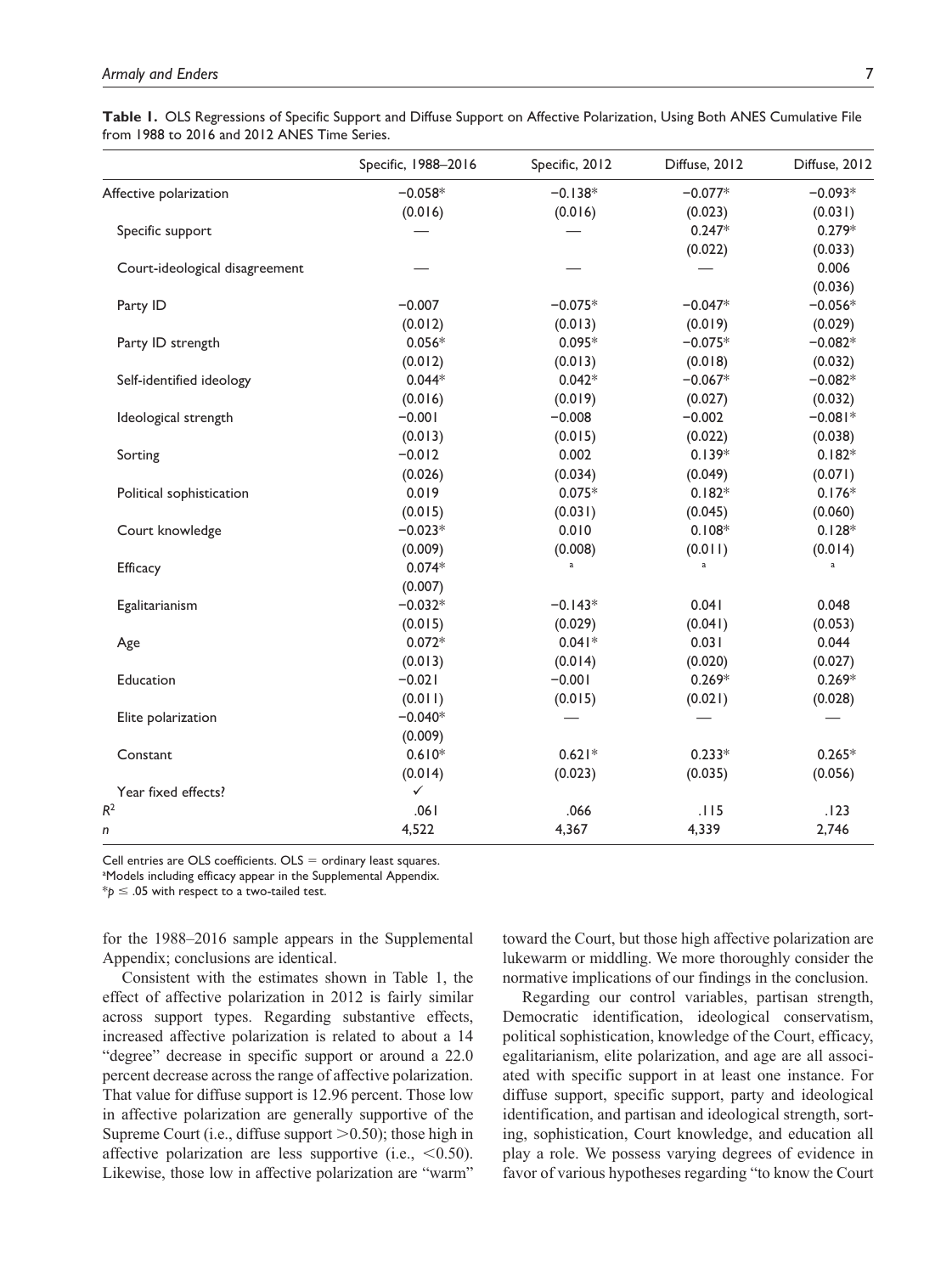

**Figure 1.** Effect of affective polarization on specific and diffuse support. Predictions from model using 2012 ANES.

is to love it," as the sign of the coefficient flips across types of support. Likewise, there is some support for the influence of democratic values on Court support. In regard to the influence of sophistication and Court knowledge on diffuse and specific support, we consider whether these increased forms of political understanding condition the extent to which affective polarization impacts support below.

Finally, turning to the fourth column of Table 1, we note that our measurement of Court–ideological disagreement is not statistically significant. Again, we only cautiously interpret this finding and make no broad claims about the relationship between support and ideological disagreement. Of the diffuse support models, the effect of affective polarization is slightly stronger in the model that considers Court–ideological disagreement. Thus, we move forward without further consideration of ideological disagreement, as it appears any bias should work *against* our hypothesized relationships (i.e., omitting disagreement attenuates the coefficient magnitude for affective polarization, albeit slightly).

## *Analysis 2: Causal Relationships with Panel Data*

Thus far, our narrative has indicated our expectation that affective polarization *precedes* Court support. That is, we suggest those who are affectively polarized subsequently offer less support to the Court because group orientations underlie both affective polarization and Court support,

and because previous work shows that polarization seeps into many aspects of public opinion and political life (e.g., Hetherington and Rudolph 2015; Webster 2018). Political bad-temper, then, should influence attitudes toward the Supreme Court. Here, we consider the causal relationship between affective polarization and specific support for the Supreme Court (as diffuse support was not recorded in the 2000–2004 ANES panel).

While we believe the (controlled) correlation between affective polarization and both diffuse and specific support is noteworthy, such an observation does not preclude other causal accounts. For example, the opposite causal relationship is plausible—those who are supportive of the Supreme Court are, simply, more satisfied with everyday politics as a result. Conversely, and despite what Zilis (2018) shows, a lack of support for the Court may result in increased visceral reactions toward groups. A Democrat, for instance, who suffers policy loss at the hands of the Supreme Court may subsequently decry Republicans/conservatives (and vice versa) and intensify in-group affect.

Moreover, there could be no causal relationship whatsoever or we could find evidence for reciprocal causality. While we are generally open to these possibilities, we hypothesize that affective polarization causes support because identity-based attachments generally color one's perception of the political world and commonly precede downstream political evaluations, like institutional support (e.g., Campbell et al. 1960; Lenz 2012). In addition, it seems unlikely that evaluations of an institution that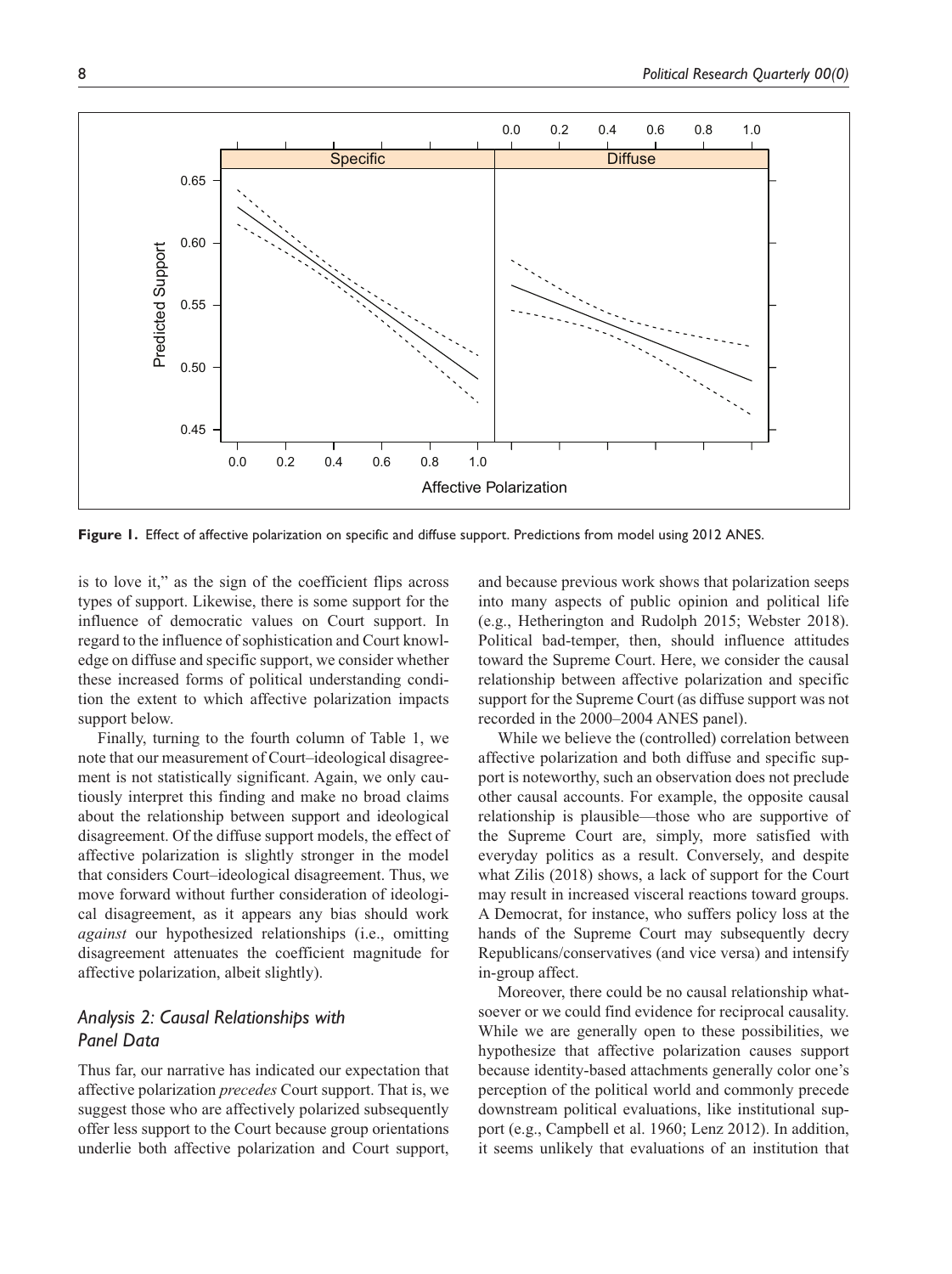thrives on being out of sight and out of mind could so deeply—and increasingly, over time—impact individual orientations toward political groups and actors that people are much more likely to encounter and register stable, foundational orientations toward.

Following guidance by Wooldridge (2010) and Finkel (1995), we estimate cross-lagged regression models where 2004 affective polarization and specific support are regressed onto 2000 affective polarization and specific support, as well as several control variables recorded in 2000.<sup>10</sup> Coefficients, which appear in Table 2, are standardized so that the magnitudes of effects can be compared.11 If past polarization is significantly related to future specific support, but past specific support is not significantly related to future polarization, we would possess evidence in support of our hypothesis that affective polarization causes specific support, but that there is no reciprocal causality. We have emboldened the relevant coefficients in Table 2 for ease of visual inspection. Consistent with our expectations, the impact of affective polarization in 2000 on specific support in 2004 is negative and statistically significant, though the impact of specific support in 2000 on affective polarization in 2004 is not significant.

That said, we can only expect that the effect we find is truly causal if the model is specified correctly. One way to do this is to simply vary model specification and examine characteristics of key estimates across models. To avoid randomly removing independent variables, we adopt a more systematic approach developed by Young (2009) and Young and Holsteen (2017), which they call "model robustness" analysis. This analysis is designed to reveal the stability of estimates across model specifications, providing some empirical grasp of how the various characteristics of coefficient estimates (e.g., sign, statistical significance, magnitude) change as the set of independent variables changes. First, we decide on a core set of theoretical and control variables. These are the variables we have already described above. Then, we specify regression models with all possible combinations of these nine control variables. This results in  $2<sup>9</sup>$ , or 512, possible specifications. Finally, we examine the distribution of coefficient estimates associated with our key independent variables—affective polarization and specific support at *t* – 1—across models, including sign, statistical significance, and variability of the "model distribution" of coefficient estimates.

Executing this procedure, we find that the coefficient estimate associated with affective polarization is negative and statistically significant (at the  $p < .05$  level) 95 percent of the time across 512 different model specifications. In models where affective polarization is the dependent variable, specific support is negative and significant only 34 percent of the time across all model specifications. For

| Table 2. Cross-Lagged Panel Model of Affective Polarization |
|-------------------------------------------------------------|
| and Specific Support, Using 2000–2002–2004 ANES Panel.      |

|                                | Specific<br>support $_{0.4}$ | Affective<br>polarization $_{0.4}$ |
|--------------------------------|------------------------------|------------------------------------|
| Affective polarization $_{00}$ | $-0.122*$                    | $0.539*$                           |
|                                | (0.042)                      | (0.032)                            |
| Specific support $_{00}$       | $0.345*$                     | $-0.053$                           |
|                                | (0.033)                      | (0.031)                            |
| Controls?                      |                              |                                    |
| n                              |                              | 683                                |

Standardized maximum likelihood coefficients. Standard errors in parentheses.

 $*$ *p*  $\le$  .05 with respect to a two-tailed test.

context, a 34 percent significance rate may seem nontrivial for the specific support estimates; however, we would never accept a *p* value of .66—a scenario where the probability of a *t*-statistic being at least as large as we observe is only .66 (instead of, say, .95). Not only is the effect of specific support quite variable over model specifications, it is not statistically significant in a model with controls for potential theoretical and sociodemographic confounders. Importantly, this is also the case in the simple bivariate model; without controls, the effect of specific support on affective polarization remains statistically non-significant, though the significant impact of affective polarization on specific support persists.

Emotional reactions to a number of political stimuli outside of the Court (i.e., affective polarization) influence attitudes toward the Court. Despite the role of positivity bias, and the lack of relationship between ideological polarization and Court support, the Court does not appear to be free from the negative consequences of identitybased polarization. In the long run, decreased specific support can harm overall support for the institution (Baird 2001). Increased affective polarization may produce a failure to comply with Court decisions or otherwise produce broad dissatisfaction with the institution.

# *Analysis 3: Conditional Effects of Knowledge and Sophistication*

Finally, we return to the relationship between sophistication—both Court-specific and general—and support for the Supreme Court. Gibson and Caldeira (2009b) suggest that "to know the Court is to love it," an adage for which we find support above (at least as it pertains to diffuse support). Here, we more carefully consider (1) whether increased political understanding can offset the effects of affective polarization and (2) whether general political sophistication and Court-specific knowledge play different conditional roles on the effect of affective polarization on support.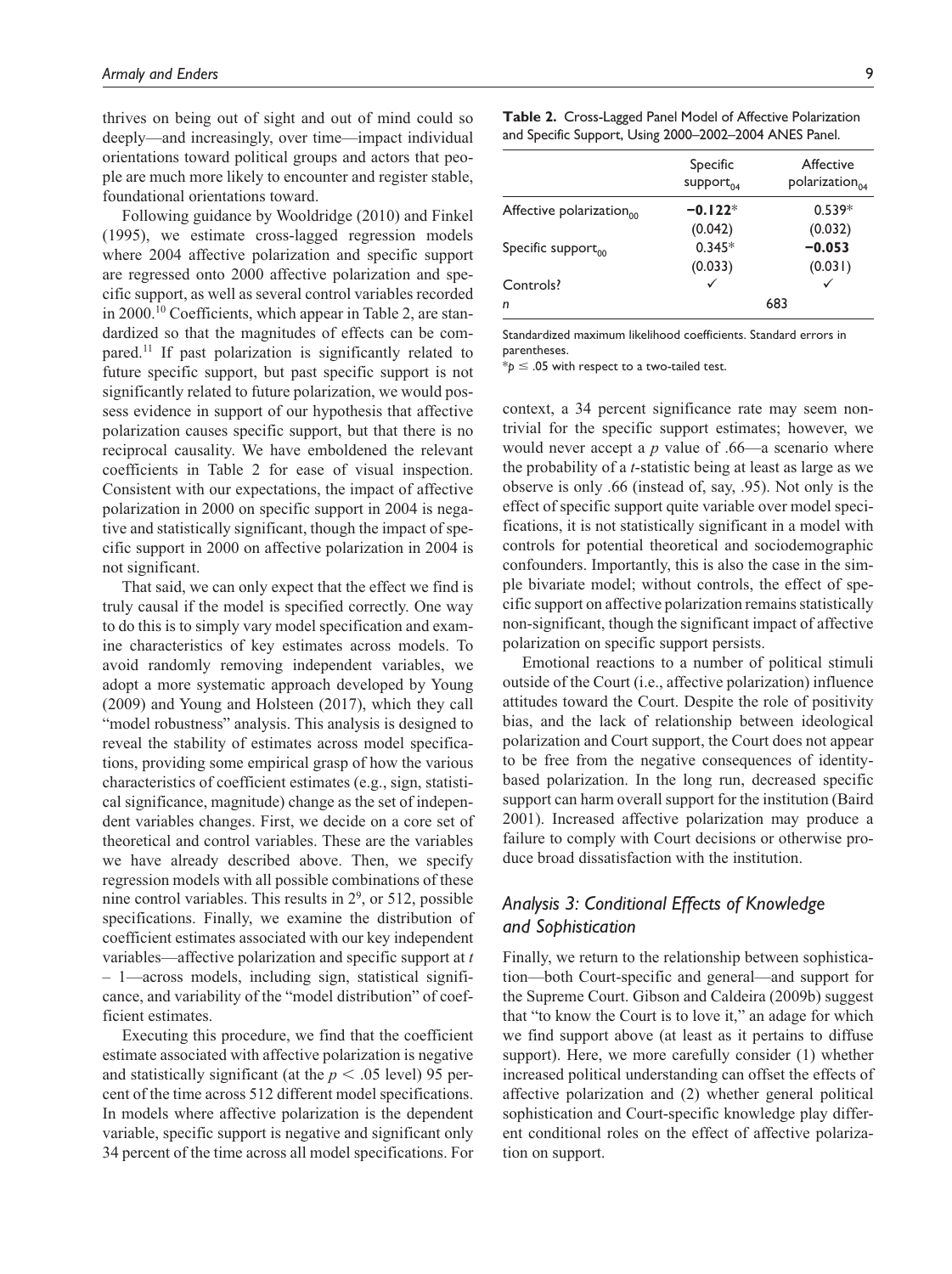|                                   | Specific support, 1988-2016 | Specific support, 2012 | Diffuse support, 2012 |
|-----------------------------------|-----------------------------|------------------------|-----------------------|
| Affective $\times$ Sophistication | $-0.286*$                   | $-0.440*$              | $-0.361*$             |
|                                   | (0.063)                     | (0.107)                | (0.156)               |
| Affective $\times$ Knowledge      | $-0.056$                    | $-0.022$               | $-0.030$              |
|                                   | (0.039)                     | (0.031)                | (0.045)               |
| Affective polarization            | 0.039                       | 0.017                  | 0.039                 |
|                                   | (0.025)                     | (0.039)                | (0.056)               |
| Political sophistication          | $0.121*$                    | $0.256*$               | $0.331*$              |
|                                   | (0.026)                     | (0.054)                | (0.078)               |
| Court knowledge                   | $-0.002$                    | 0.022                  | $0.095*$              |
|                                   | (0.016)                     | (0.016)                | (0.023)               |
| Controls?                         | ✓                           | $\checkmark$           | ✓                     |
| Year fixed effects?               | $\checkmark$                |                        |                       |
| $R^2$                             | .067                        | .070                   | .116                  |
| n                                 | 4,522                       | 4,367                  | 4,339                 |

**Table 3.** Interactive Models of Affective Polarization, Sophistication, and Court Knowledge, Using Both ANES Cumulative File from 1988 to 2016 and 2012 ANES Time Series.

Cell entries are OLS coefficients.  $OLS =$  ordinary least squares.

 $*_{p}$   $\leq$  .05 with respect to a two-tailed test.

We are curious as to whether Court-specific or general sophistication can better protect the Court from the insidious effects of polarization. Conventional wisdom suggests that those who are more politically sophisticated would bring orientations rooted in fact to bear when evaluating the judiciary, rather than those rooted in affect. By the nature of being sophisticated, individuals should know "what goes with what" and utilize abstract political principles to organize political objects into a coherent political worldview (Converse 1964; Luskin 1987). However, a burgeoning literature finds that political sophistication often operates counter to this expectation. Armaly and Enders (2020) find that affective polarization causes the greatest perceptions of political rifts among those who are politically sophisticated (i.e., among those who "ought to" assess the political landscape in a more measured manner). Similarly, Lelkes (2018) finds that sophistication exacerbates the role of affective polarization, rather than attenuates it. Thus, at least when it comes to affective polarization, we doubt that sophistication either general or Court-specific—will overcome the powerful influence of affect.

To determine the conditional role of sophistication and Court knowledge, we estimate three OLS models that include multiplicative interaction terms between affective polarization and political sophistication, and between affective polarization and Court knowledge. The first model considers specific support from 1988 to 2016, the second specific support in 2012, and the third diffuse support in 2012. Just as above, this strategy results in a fuller grasp of how the two variants of political knowledge can influence each type of support, in addition to facilitating an apples-to-apples comparison of substantive effects (by using a single cross-section of data to generate predictions). We display these estimates in Table 3 though, on the advice of Brambor, Clark, and Golder (2006), we interpret the interaction effects graphically in Figures 2 and 3.12

Recall that in the additive models presented earlier in this paper, affective polarization was negatively related to both specific and diffuse support. If those who are more informed about the judiciary are more supportive of the institution (as the "to know the Court" hypothesis suggests), we should see a positive interaction effect. In that case, while the average impact of affective polarization is negative, its influence should grow *less* negative (i.e., toward zero and perhaps even become positive) among the more knowledgeable. In other words, knowledge should offset the effect of negative affect. Given that the politically sophisticated are more likely to be knowledgeable about the Court (indeed, the correlation between the two is .33 in these data), we would expect the same relationship with political sophistication.

Figure 2 displays the effect of affective polarization across the range of Court knowledge (i.e., whether the respondent (in)correctly identified Chief Justice Roberts) for specific support in the left panel and diffuse support in the right panel, using the 2012 data. Beginning with specific support, we see a persistently negative effect of affective polarization. Those who are not knowledgeable bring negative affect to bear on evaluating the Court, and so too do those who are knowledgeable. To know the Court, it seems, is to throw it into the mix of other institutions and fixtures of American politics, at least when it comes to specific support.

Moving next to the role of Court knowledge in conditioning the effect of affective polarization on diffuse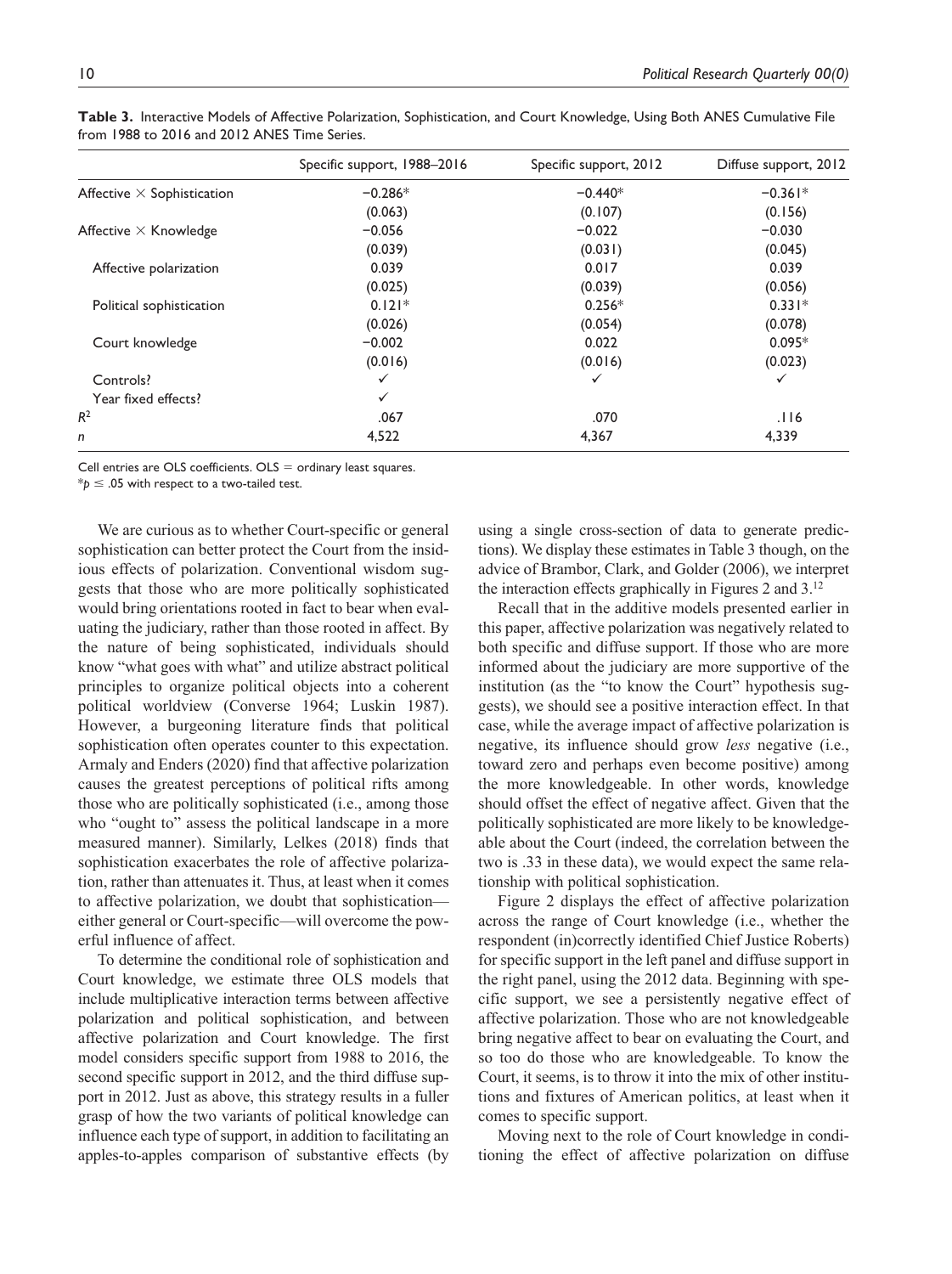

**Figure 2.** Effect of affective polarization on specific and diffuse support across Court knowledge. Predictions from models using 2012 ANES.



**Figure 3.** Effect of affective polarization on specific and diffuse support across political sophistication. Predictions from models using 2012 ANES.

support, in the right panel, our conclusions are somewhat mixed. On one hand, the point estimates are persistently negative, indicating the effect of affective polarization on diffuse support is negative across the range of knowledge.

But, on the other hand, the confidence interval for the knowledgeable subset of respondents crosses zero. Still, the point estimates are not statistically distinct from one another. Thus, the most charitable interpretation of our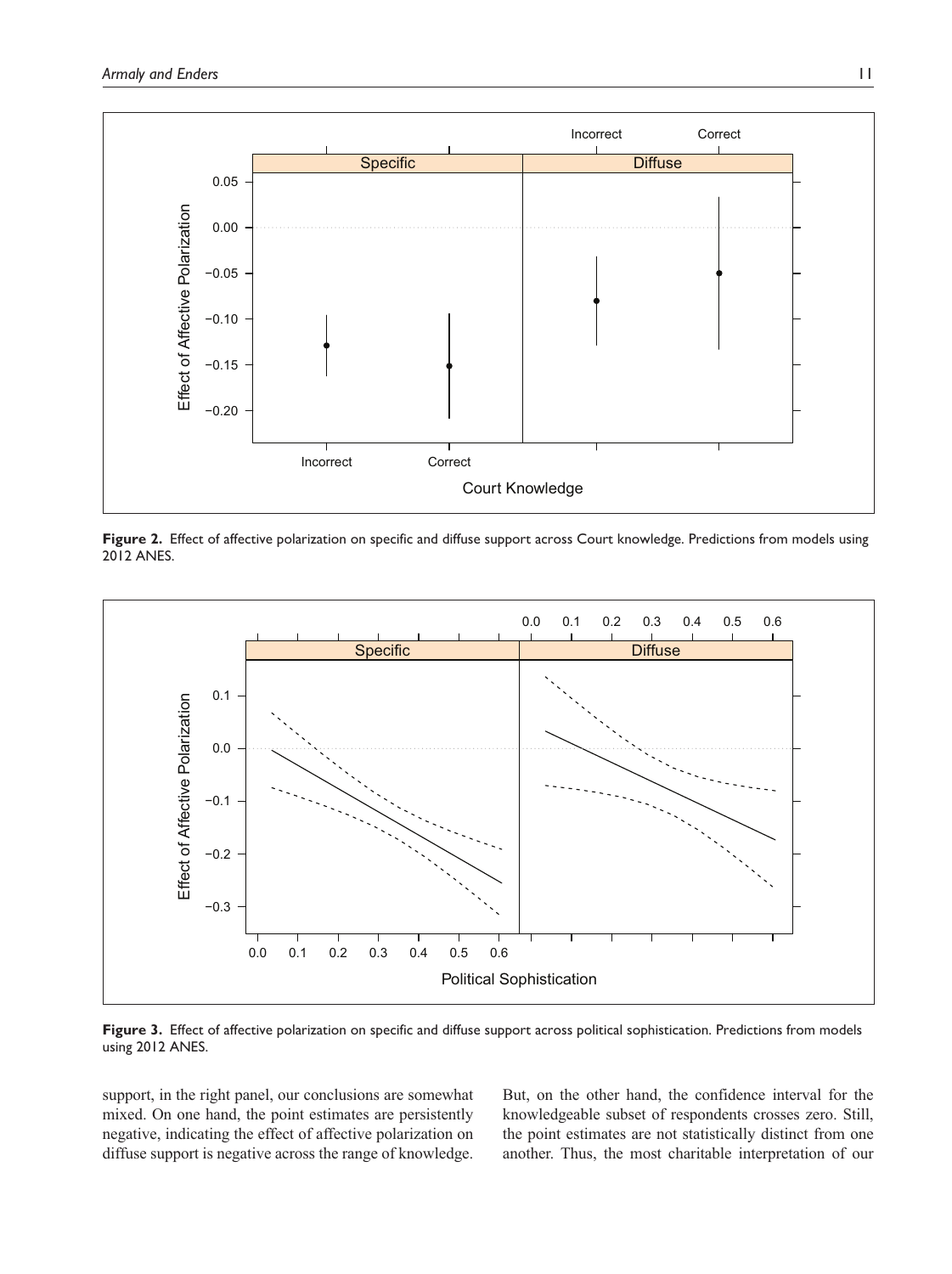results is that to know the Court is to not allow differential emotional reactions to political stimuli to harm one's evaluations of the institution, but only among the most knowledgeable (only around 20% of the sample), and perhaps only to a small degree. All told, we fail to find robust evidence that knowledge of the Court serves as a saving grace from the negative effects of affective polarization.

Finally, we consider the role of general political sophistication in Figure 3. Here, we display  $\pm 2$  standard deviations from the average level of sophistication (as very few individuals possess no or great levels of sophistication). The displayed range is from 0.035 to 0.607 (measured on a 0–1 scale). The results are consistent for both specific and diffuse support. For those low in political sophistication (from 0.035 to 0.143 for specific and 0.035 to 0.263 for diffuse), there is no effect of affective polarization on Court support. However, among those who are more politically sophisticated, the effect is negative and increases (i.e., grows more strongly negative) as sophistication increases. Across sophistication, the marginal effect of affective polarization moves from around 0 to −0.17 for diffuse and from around 0 to −0.26 for specific.

This provides further evidence that sophistication either the general version or the Court-specific version fails to protect the Court from the insidious influence of affective polarization, on average. Altogether, we believe these conditional effects provide nuance to the "to know the Court is to love it" hypothesis, at least when emotional reactions to the political environment are considered. Those who know the Court are certainly more supportive (Gibson and Caldeira 2009b). However, we find that such knowledge does not appear to offset the negative influence of affective polarization. Moreover, the negative effect of affective polarization on Court support actually strengthens as political sophistication increases. This provides additional support for our theory about the mechanism at play: to be involved in politics is to allow one's evaluation of all manner of political objects to be colored by fundamental orientations toward political in- and out-groups.

Finally, there is some reason to believe that some of the most affectively polarized people are utilizing ideological orientations when making assessments such as these (e.g., Rogowski and Sutherland 2016; Webster and Abramowitz 2017). However, the association between ideology and affect appears to be confined to only the most sophisticated individuals (Rogowski and Sutherland 2016); few in our sample are highly sophisticated and only 20 percent answered the Court knowledge item correctly. Thus, any role ideology plays in the influence of affective orientations is likely restrained to a small portion of the sample. Moreover, there are ideologues on both sides of the political aisle. Either adhering to a coherent ideology serves to unify all ideologues against the judiciary (something we doubt), or the sophisticated are unable to accurately locate the Court in ideological space. Regardless, we believe our results are more consistent with accounts of affective polarization driven by animus, rather than those where ideology is the primary factor (e.g., Iyengar et al. 2019; Lelkes 2018).

## **Conclusion**

In this paper, we set out to investigate whether affective polarization—the identity-based variant of polarization—influences mass perceptions of the Supreme Court. Using several data sources, we draw several conclusions. First, affective polarization is negatively related to both diffuse and specific support such that the most polarized are the most willing to fundamentally alter the institution and the least willing to express short-term satisfaction. Second, affective polarization causes specific support, but the causal relationship is not reciprocal. Finally, neither Court-specific knowledge nor general political sophistication mitigates the negative impact of affective polarization on support; in fact, general sophistication exacerbates this negative impact on both types of support. To know the Court is not to provide for it armor against the impact of negative affective reactions to non-judicial stimuli.

Given that the electorate is far more polarized on affective grounds than ideological grounds, and that affective polarization seems to be growing (Iyengar and Krupenkin 2018), considering this variant of polarization in studies of mass attitudes toward the Supreme Court is paramount. Despite the relatively optimistic conclusions of previous research regarding the relationship (or lack thereof) between Court support and polarization (Gibson 2007), our findings that integrate affective polarization into the literature are suggestive of trouble for the Supreme Court. Historically, the Court has altered its own behavior when it felt that it was losing public support, perhaps in an effort to "right the ship" in the eyes of the mass public (Clark 2009). For example, the Court exercises self-restraint by invalidating fewer acts of Congress when the public is discontented with the institution (i.e., when Congress has license to court-curb). Here, we show that such course correction may be in vain, particularly if it fails to attenuate existing divisions among the mass public that the Court does not produce. As these divisions grow, the Court may find itself losing support even if it is "wellbehaved" in the public's view. Altogether, our results indicate that the Court should fear the influence of seemingly non-judicial political actors and events that cue and accelerate partisan divisions and polarization.

Our findings also provide nuance to the literature on affective polarization. Few members of the mass public report willingness to harm an out-group member (Lelkes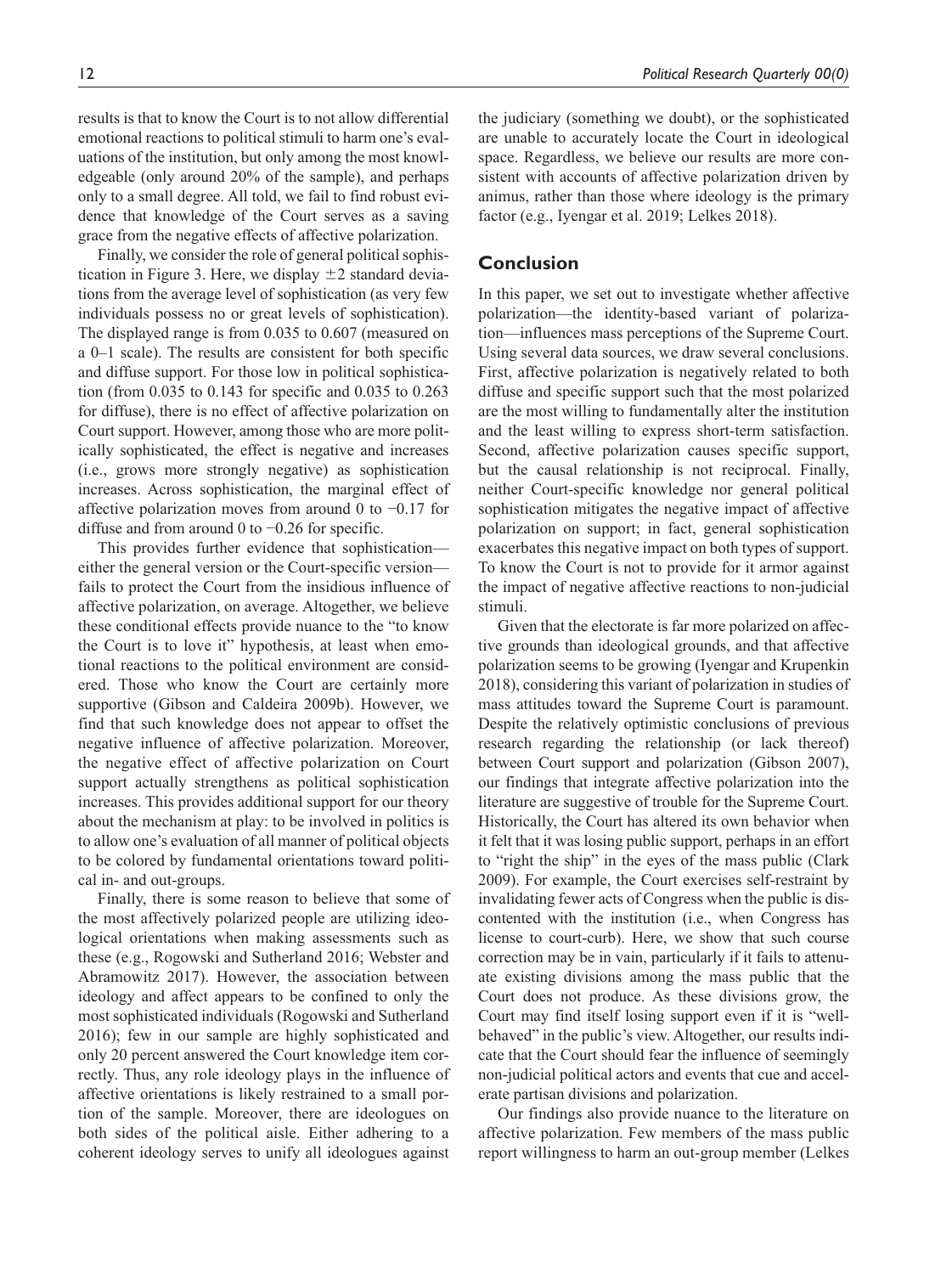and Westwood 2017). That is, the "loathing" many Americans feel for the out-group may only constitute emotional reactions that will never translate to a behavioral expression. On one hand, then, the consequences of polarization may not be as dire as some have warned. However, our results suggest that affective polarization *does* have measurable consequences for important political postures, albeit outside of any particular group context. Thus, though it is unlikely that affective polarization will escalate beyond disgruntlement, it may have substantive consequences for the independence of the federal judiciary.

Finally, these results shed some light on the influence of ideological orientations on support for the Supreme Court. Although ideological proximity to the Court is (potentially) able to influence views of the Court (Bartels and Johnston 2013), support for this account is relatively inconsistent (Armaly 2018; Gibson and Nelson 2015; Nelson and Gibson 2020). However, Rogowski and Sutherland (2016) and Webster and Abramowitz (2017) show that affective polarization may be partially grounded in ideological concerns. That is, ideological distance from the out-group is related, albeit imperfectly, to negative emotional reactions to out-group stimuli. Affective polarization, then, may be a link through which ideology influences views toward the Court, at least for some subset of individuals. As noted above, liberals and conservatives, Democrats and Republicans, do not report different levels of support for the Court. Ideological orientations may not, themselves, influence attitudes regarding the Court. Yet, if the strength of such orientations exacerbates affective polarization, which in turn impacts the Court, ideology may play an indirect role in evaluations of the institution.

#### **Declaration of Conflicting Interests**

The author(s) declared no potential conflicts of interest with respect to the research, authorship, and/or publication of this article.

#### **Funding**

The author(s) received no financial support for the research, authorship, and/or publication of this article.

## **ORCID iDs**

Miles T. Armaly **D** <https://orcid.org/0000-0001-8945-5797> Adam M. Enders **iD** <https://orcid.org/0000-0002-9315-8178>

#### **Supplemental Material**

All replication data can be found on the corresponding author's Harvard Dataverse at [https://dataverse.harvard.edu/dataverse/](https://dataverse.harvard.edu/dataverse/milesarmaly) [milesarmaly](https://dataverse.harvard.edu/dataverse/milesarmaly).

#### **Notes**

- 1. Some work indicates that affective polarization is partially rooted in ideological concerns, at least among the politically sophisticated (Rogowski and Sutherland 2016; Webster and Abramowitz 2017). Even if this is the case (which strikes us as reasonable), one need not have the consistent and constrained issue attitudes necessary to be deemed *ideologically* polarized to be *affectively* polarized. In other words, ideological concerns—attitudes about particular issues, ideological identity—can be a component of affective polarization, with affective polarization still being distinguished from ideological polarization based on the "depth" of ideological content relative to affective content. In addition, we account for political sophistication—the group among whom the relationship between ideological concerns and affective polarization appears to be confined—in multiple ways in this paper.
- 2. All presidential election years are included save for 1992, when specific support was not recorded.
- 3. We do note that the *Bush v. Gore* decision occurred between the 2000 and 2004 panels. While certain very salient cases may influence attitudes toward the Court generally, it does not seem that this case had that effect (Gibson, Caldeira, and Spence 2003b). As recession, 9/11, and wars in Afghanistan and Iraq occurred in this time period, we are wary to conclude that the controversial decision had any impact. Still, it is worth considering this potential limitation.
- 4. Using multiple items to measure a single latent variable results in a scale with less measurement error/greater reliability (Ansolabehere, Rodden, and Snyder 2008) and is common practice in studies of affective polarization (e.g., Enders and Armaly 2019; Levendusky 2018; Webster and Abramowitz 2017). Moreover, all results presented in Table 1 replicate using the single-stimulus measures of affective polarization regarding parties, ideological groups, and candidates individually.
- 5. Restricting our measure of affective polarization to only parties and presidential candidates, where most polarization has occurred over time, produces results that are substantively identical to those reported below.
- 6. Although scales generated with few items are more prone to measurement error than those with many items (Ansolabehere, Rodden, and Snyder 2008), the results displayed below are robust to treating each item separately (see Supplemental Appendix).
- 7. In the 2012 data, partially correct responses are also considered. For the purposes of conformability with the cumulative data, we consider partially correct responses to be incorrect. However, given Gibson and Caldeira (2009b), we note that substantive and statistical conclusions are the same when (1) coding partially correct responses as correct, (2) including partially correct responses by measuring knowledge as an interval-level variable, and (3) constraining the sample to only those who were correct or incorrect (see Supplemental Appendix).
- 8. In calculating predictions for diffuse support, we use the more conservative estimates in the third column of Table 1.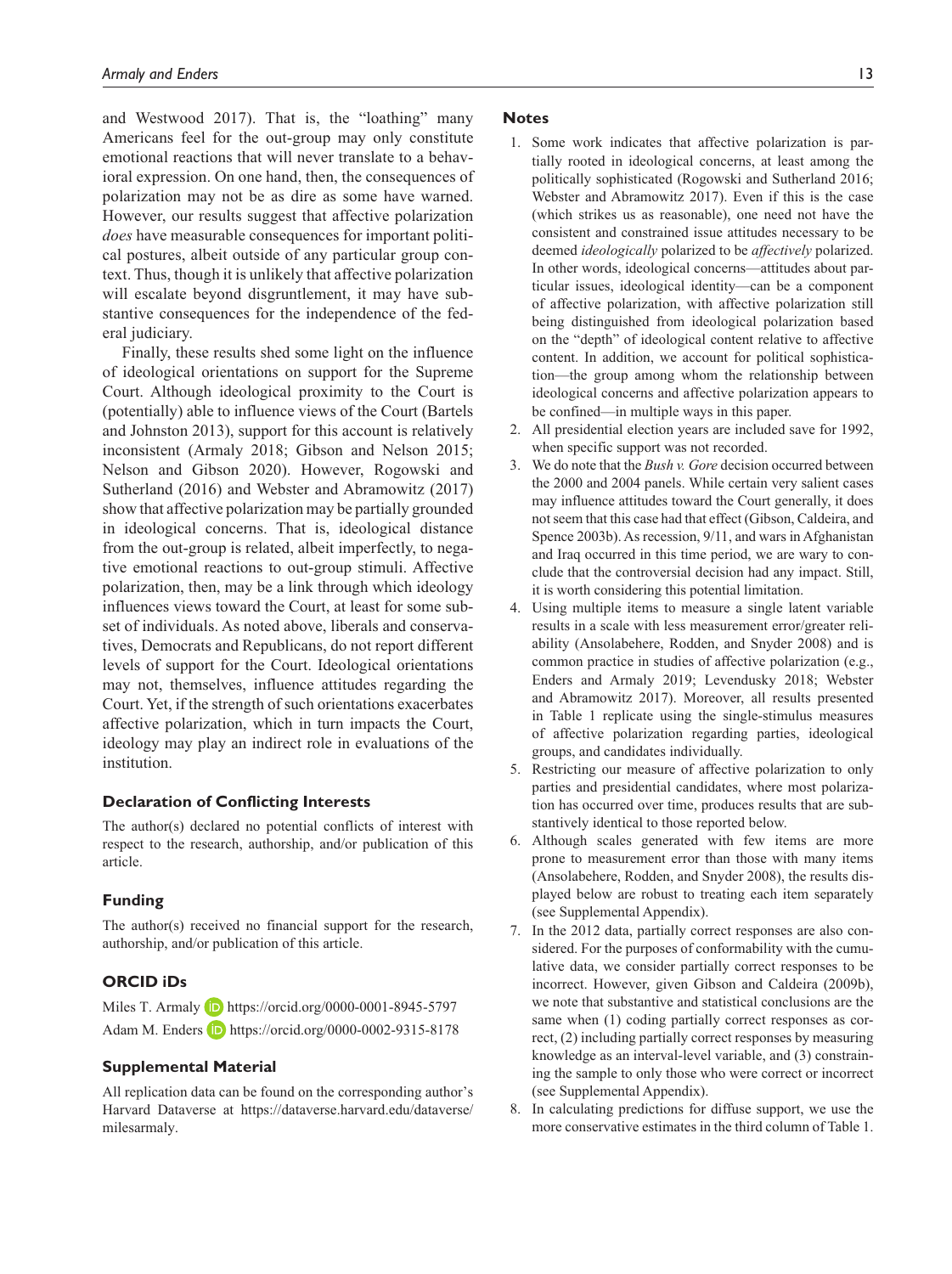- 9. In calculating the linear prediction, interval- and ordinallevel control variables are held at their means, and nominal variables at their modal values.
- 10. Party feeling thermometers were not available in the 2004 panel, so we use a scale of only candidates and ideological groups.
- 11. We only present the relevant coefficients in Table 2. Readers interested in the estimates associated with control variables can find the relevant information in the Supplemental Appendix.
- 12. Figures demonstrating the effect of affective polarization on specific support across political sophistication and Court knowledge for the entire 1988–2016 period appear in the Supplemental Appendix. Substantive results are identical to those from 2012.

#### **References**

- Abramowitz, Alan I., and Kyle L. Saunders. 2008. "Is Polarization a Myth?" *The Journal of Politics* 70 (2): 542–55.
- Ansolabehere, Stephen, Jonathan Rodden, and James M. Snyder. 2008. "The Strength of Issues: Using Multiple Measures to Gauge Preference Stability, Ideological Constraint, and Issue Voting." *American Political Science Review* 102 (2): 215–32.
- Armaly, Miles T. 2018. "Extra-Judicial Actor Induced Change in Supreme Court Legitimacy." *Political Research Quarterly* 71 (3): 600–13.
- Armaly, Miles T. 2020. "Who Can Impact the US Supreme Courts Legitimacy?" *Justice System Journal* 41 (1): 22–36.
- Armaly, Miles T. Forthcoming. "Loyalty over Fairness: Acceptance of Unfair Supreme Court Procedures." *Political Research Quarterly*.
- Armaly, Miles T., and Adam M. Enders. 2020. "The Role of Affective Orientations in Promoting Perceived Polarization." In *Political Science Research and Methods*. [https://www.cambridge.org/core/journals/political-sci](https://www.cambridge.org/core/journals/political-science-research-and-methods/article/abs/role-of-affective-orientations-in-promoting-perceived-polarization/8DC909776671F0791C5B6DDE407F5D1E)[ence-research-and-methods/article/abs/role-of-affective](https://www.cambridge.org/core/journals/political-science-research-and-methods/article/abs/role-of-affective-orientations-in-promoting-perceived-polarization/8DC909776671F0791C5B6DDE407F5D1E)[orientations-in-promoting-perceived-polarization/8DC909](https://www.cambridge.org/core/journals/political-science-research-and-methods/article/abs/role-of-affective-orientations-in-promoting-perceived-polarization/8DC909776671F0791C5B6DDE407F5D1E) [776671F0791C5B6DDE407F5D1E](https://www.cambridge.org/core/journals/political-science-research-and-methods/article/abs/role-of-affective-orientations-in-promoting-perceived-polarization/8DC909776671F0791C5B6DDE407F5D1E).
- Baird, Vanessa A. 2001. "Building Institutional Legitimacy: The Role of Procedural Justice." *Political Research Quarterly* 54 (2): 333–54.
- Baird, Vanessa A., and Amy Gangl. 2006. "Shattering the Myth of Legality: The Impact of the Media's Framing of Supreme Court Procedures on Perceptions of Fairness." *Political Psychology* 27 (4): 597–613.
- Bartels, Brandon L. 2015. "Sources and Consequences of Polarization on the US Supreme Court." In *American Gridlock: The Sources, Character, and Impact of Political Polarization*, edited by James Thurber and Antoine Yoshinaka, 171–200. Cambridge: Cambridge University Press.
- Bartels, Brandon L., and Christopher D. Johnston. 2013. "On the Ideological Foundations of Supreme Court Legitimacy in the American Public." *American Journal of Political Science* 57 (1): 184–99.
- Brambor, Thomas, William Roberts Clark, and Matt Golder. 2006. "Understanding Interaction Models: Improving Empirical Analysis." *Political Analysis* 14 (1): 63–82.
- Caldeira, Gregory A., and James L. Gibson. 1992. "The Etiology of Public Support for the Supreme Court." *American Journal of Political Science* 36:635–64.
- Campbell, Angus, Phillip E. Converse, Warren E. Miller, and Donald E. Stokes. 1960. *The American Voter*. New York: John Wiley.
- Christenson, Dino P., and David M. Glick. 2015. "Chief Justice Roberts's Health Care Decision Disrobed: The Microfoundations of the Supreme Court's Legitimacy." *American Journal of Political Science* 59 (2): 403–18.
- Christenson, Dino P., and David M. Glick. 2019. "Reassessing the Supreme Court: How Decisions and Negativity Bias Affect Legitimacy." *Political Research Quarterly* 72 (3): 637–52.
- Clark, Tom S. 2009. "The Separation of Powers, Court-Curbing and Judicial Legitimacy." *American Journal of Political Science* 53 (4): 971–89.
- Clark, Tom S., and Jonathan P. Kastellec. 2015. "Source Cues and Public Support for the Supreme Court." *American Politics Research* 43: 504–35.
- Collins, Todd A., and Christopher A. Cooper. 2012. "Case Salience and Media Coverage of Supreme Court Decisions toward a New Measure." *Political Research Quarterly* 65 (2): 396–407.
- Converse, Phillip E. 1964. "The Nature of Belief Systems in the Mass Publics. In *Ideology and Discontent*, edited by David E. Apter, 206–261. New York: Free Press.
- Devins, Neal, and Lawrence Baum. 2017. "Split Definitive: How Party Polarization Turned the Supreme Court into a Partisan Court." *The Supreme Court Review* 2017 (1): 301–65.
- Durr, Robert H., Andrew D. Martin, and Christina Wolbrecht. 2000. "Ideological Divergence and Public Support for the Supreme Court." *American Journal of Political Science* 44 (4): 768–76.
- Enders, Adam M., and Miles T. Armaly. 2019. "The Differential Effects of Actual and Perceived Polarization." *Political Behavior* 41:815–39.
- Epstein, Lee, René Lindstädt, Jeffrey A. Segal, and Chad Westerland. 2006. "The Changing Dynamics of Senate Voting on Supreme Court Nominees." *The Journal of Politics* 68 (2): 296–307.
- Farganis, Dion, and Justin Wedeking. 2014. *Supreme Court Confirmation Hearings in the US Senate: Reconsidering the Charade*. Ann Arbor: University of Michigan Press.
- Finkel, Steven E. 1995. *Causal Analysis with Panel Data*. Thousand Oaks: SAGE.
- Fiorina, Morris P., and Samuel J. Abrams. 2008. "Political Polarization in the American Public." *Annual Review of Political Science* 11:563–88.
- Gibson, James L. 2007. "The Legitimacy of the U.S. Supreme Court in a Polarized Polity." *Journal of Empirical Legal Studies* 4 (3): 507–38.
- Gibson, James L., and Gregory A. Caldeira. 1995. "The Legitimacy of Transnational Legal Institutions: Compliance, Support, and the European Court of Justice." *American Journal of Political Science* 39:459–89.
- Gibson, James L., and Gregory A. Caldeira. 2009a. *Citizens, Courts, and Confirmations: Positivity Theory and the*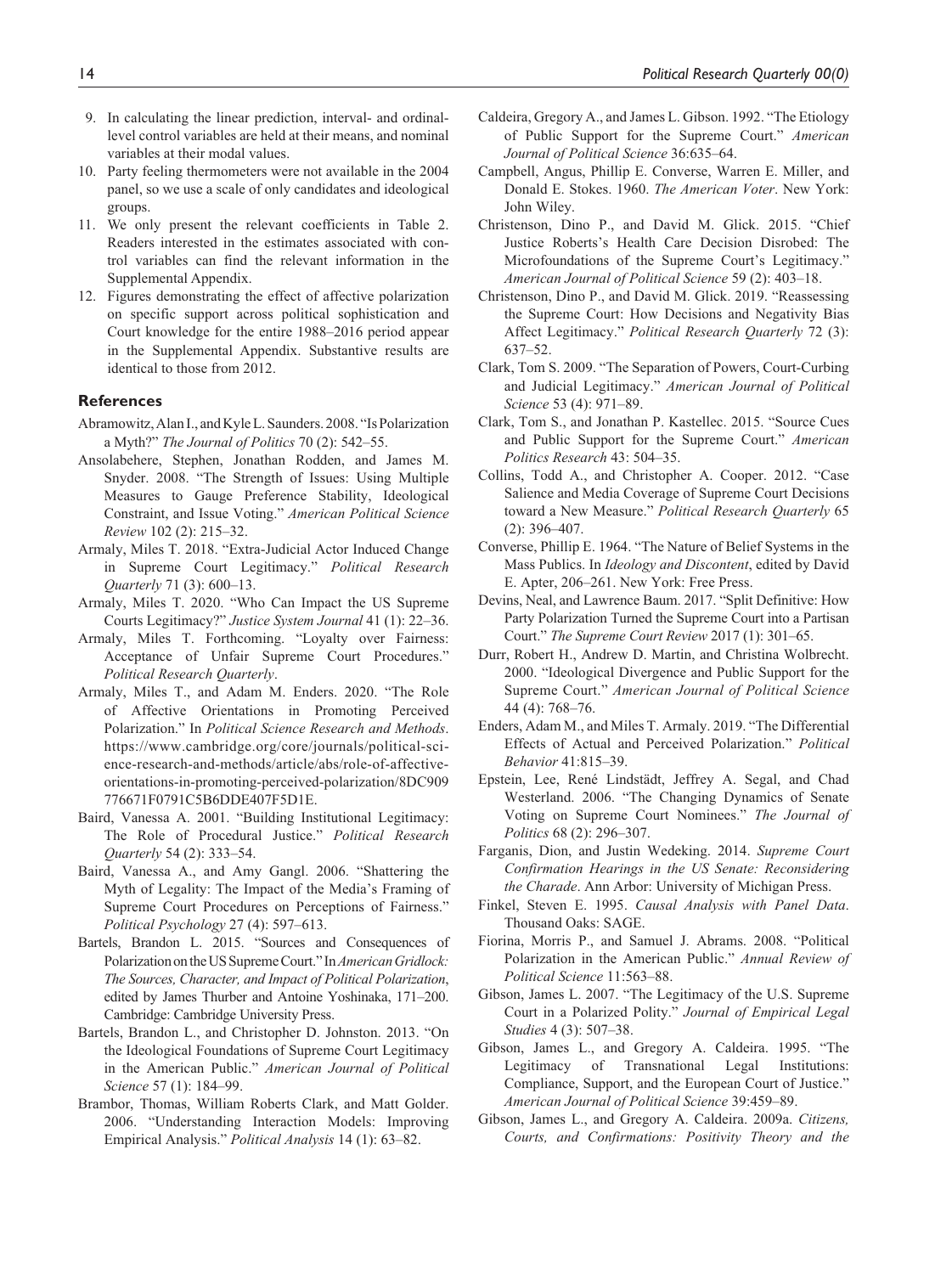*Judgments of the American People*. Princeton: Princeton University Press.

- Gibson, James L., and Gregory A. Caldeira. 2009b. "Knowing the Supreme Court? A Reconsideration of Public Ignorance of the High Court." *The Journal of Politics* 71 (2): 429–41.
- Gibson, James L., and Gregory A. Caldeira. 2011. "Has Legal Realism Damaged the Legitimacy of the U.S. Supreme Court?" *Law & Society Review* 45 (1): 195–219.
- Gibson, James L., Gregory A. Caldeira, and Vanessa A. Baird. 1998. "On the Legitimacy of National High Courts." *American Political Science Review* 92 (2): 343–58.
- Gibson, James L., Gregory A. Caldeira, and Lester Kenyatta Spence. 2003a. "Measuring Attitudes toward the United States Supreme Court." *American Journal of Political Science* 47 (2): 354–67.
- Gibson, James L., Gregory A. Caldeira, and Lester Kenyatta Spence. 2003b. "The Supreme Court and the U.S. Presidential Election of 2000: Wounds, Self-Inflicted or Otherwise?" *British Journal of Political Science* 33 (4): 535–56.
- Gibson, James L., Milton Lodge, and Benjamin Woodson. 2014. "Losing, but Accepting: Legitimacy, Positivity Theory, and the Symbols of Judicial Authority." *Law & Society Review* 48 (4): 837–66.
- Gibson, James L., and Michael J. Nelson. 2014. "The Legitimacy of the US Supreme Court: Conventional Wisdoms and Recent Challenges Thereto." *Annual Review of Law and Social Science* 10:201–19.
- Gibson, James L., and Michael J. Nelson. 2015. "Is the US Supreme Court's Legitimacy Grounded in Performance Satisfaction and Ideology?" *American Journal of Political Science* 59 (1): 162–74.
- Gibson, James L., Miguel M. Pereira, and Jeffrey Ziegler. 2017. "Updating Supreme Court Legitimacy: Testing the Rule, Learn, Update Model of Political Communication." *American Politics Research* 45 (6): 980–1002.
- Hasen, Richard L. 2019. "Polarization and the Judiciary." *Annual Review of Political Science* 22:261–76.
- Hetherington, Marc J., and Thomas J. Rudolph. 2015. *Why Washington Won't Work: Polarization, Political Trust, and the Governing Crisis*. Chicago: The University of Chicago Press.
- Hetherington, Marc J., and Joseph L. Smith. 2007. "Issue Preferences and Evaluations of the US Supreme Court." *Public Opinion Quarterly* 71 (1): 40–66.
- Hitt, Matthew P., and Kathleen Searles. 2018. "Media Coverage and Public Approval of the US Supreme Court." *Political Communication* 35 (4): 566–86.
- Hoekstra, Valerie J. 2003. *Public Reaction to Supreme Court Decisions*. Cambridge: Cambridge University Press.
- Iyengar, Shanto, and Masha Krupenkin. 2018. "The Strengthening of Partisan Affect." *Political Psychology* 39:201–18.
- Iyengar, Shanto, Yphtach Lelkes, Matthew Levendusky, Neil Malhotra, and Sean J. Westwood. 2019. "The Origins and Consequences of Affective Polarization in the United States." *Annual Review of Political Science* 22:129–46.
- Iyengar, Shanto, Gaurav Sood, and Yphtach Lelkes. 2012. "Affect, not Ideology: A Social Identity Perspective on Polarization." *Public Opinion Quarterly* 76 (3): 405–31.
- Iyengar, Shanto, and Sean J. Westwood. 2015. "Fear and Loathing across Party Lines: New Evidence on Group Polarization." *American Journal of Political Science* 59 (3): 690–707.
- Jaffe, Greg. 2015. "Why does President Obama criticize the Supreme Court so Much?" *The Washington Post*, June 20. [https://](https://www.washingtonpost.com/politics/why-does-president-obama-criticize-the-supreme-court-so-much/2015/06/20/b41667b4-1518-11e5-9ddc-e3353542100c_story.html) [www.washingtonpost.com/politics/why-does-president](https://www.washingtonpost.com/politics/why-does-president-obama-criticize-the-supreme-court-so-much/2015/06/20/b41667b4-1518-11e5-9ddc-e3353542100c_story.html)[obama-criticize-the-supreme-court-so-much/2015/06/20/](https://www.washingtonpost.com/politics/why-does-president-obama-criticize-the-supreme-court-so-much/2015/06/20/b41667b4-1518-11e5-9ddc-e3353542100c_story.html) [b41667b4-1518-11e5-9ddc-e3353542100c\\_story.html.](https://www.washingtonpost.com/politics/why-does-president-obama-criticize-the-supreme-court-so-much/2015/06/20/b41667b4-1518-11e5-9ddc-e3353542100c_story.html)
- Jones, David R. 2015. "Declining Trust in Congress: Effects of Polarization and Consequences for Democracy." *The Forum* 13:375–94.
- Kinder, Donald R., and Nathan P. Kalmoe. 2017. *Neither Liberal nor Conservative: Ideological Innocence in the American Public*. Chicago: The University of Chicago Press.
- Lelkes, Yphtach. 2018. "Affective Polarization and Ideological Sorting: A Reciprocal, albeit Weak, Relationship." *The Forum: A Journal of Applied Research in Contemporary Politics* 16 (1): 67–79.
- Lelkes, Yphtach, and Sean J. Westwood. 2017. "The Limits of Partisan Prejudice." *The Journal of Politics* 79 (2): 485–501.
- Lenz, Gabriel S. 2012. *Follow the Leader: How Voters Respond to Politicians' Policies and Performance*. Chicago: The University of Chicago Press.
- Levendusky, Matthew S. 2010. "Clearer Cues, More Consistent Voters: A Benefit of Elite Polarization." *Political Behavior* 32 (1): 111–31.
- Levendusky, Matthew S. 2018. "Americans, Not Partisans: Can Priming American National Identity Reduce Affective Polarization?" *The Journal of Politics* 80 (1): 59–70.
- Levendusky, Matthew S., and Neil Malhotra. 2016. "(Mis)perceptions of Partisan Polarization in the American Public." *Public Opinion Quarterly* 80 (S1): 378–91.
- Lodge, Milton, and Charles S. Taber. 2005. "The Automaticity of Affect for Political Leaders, Groups, and Issues: An Experimental Test of the Hot Cognition Hypothesis." *Political Psychology* 26 (3): 455–82.
- Luskin, Robert C. 1987. "Measuring Political Sophistication." *American Journal of Political Science* 31:856–99.
- Mason, Lilliana. 2015. "I Disrespectfully Agree: The Differential Effects of Partisan Sorting on Social and Issue Polarization." *American Journal of Political Science* 59  $(1): 128-45.$
- Mason, Lilliana. 2018. "Ideologues without Issues: The Polarizing Consequences of Ideological Identities." *Public Opinion Quarterly* 82 (S1): 866–87.
- McCarty, Nolan, Keith T. Poole, and Howard Rosenthal. 2006. *Polarized America: The Dance of Political Ideology and Unequal Riches*. Cambridge: MIT Press.
- Munro, Geoffrey D., Carrie Weih, and Jeffrey Tsai. 2010. "Motivated Suspicion: Asymmetrical Attributions of the Behavior of Political Ingroup and Outgroup Members." *Basic and Applied Social Psychology* 32 (2): 173–84.
- Murphy, Walter F., and Joseph Tanenhaus. 1968. "Public Opinion and the United States Supreme Court: Mapping of Some Prerequisites for Court Legitimation of Regime Changes." *Law & Society Review* 2:357–84.
- Nelson, Michael J., and James L. Gibson. 2020. "Measuring Subjective Ideological Disagreement with the US Supreme Court." *Journal of Law and Courts* 8 (1): 75–94.